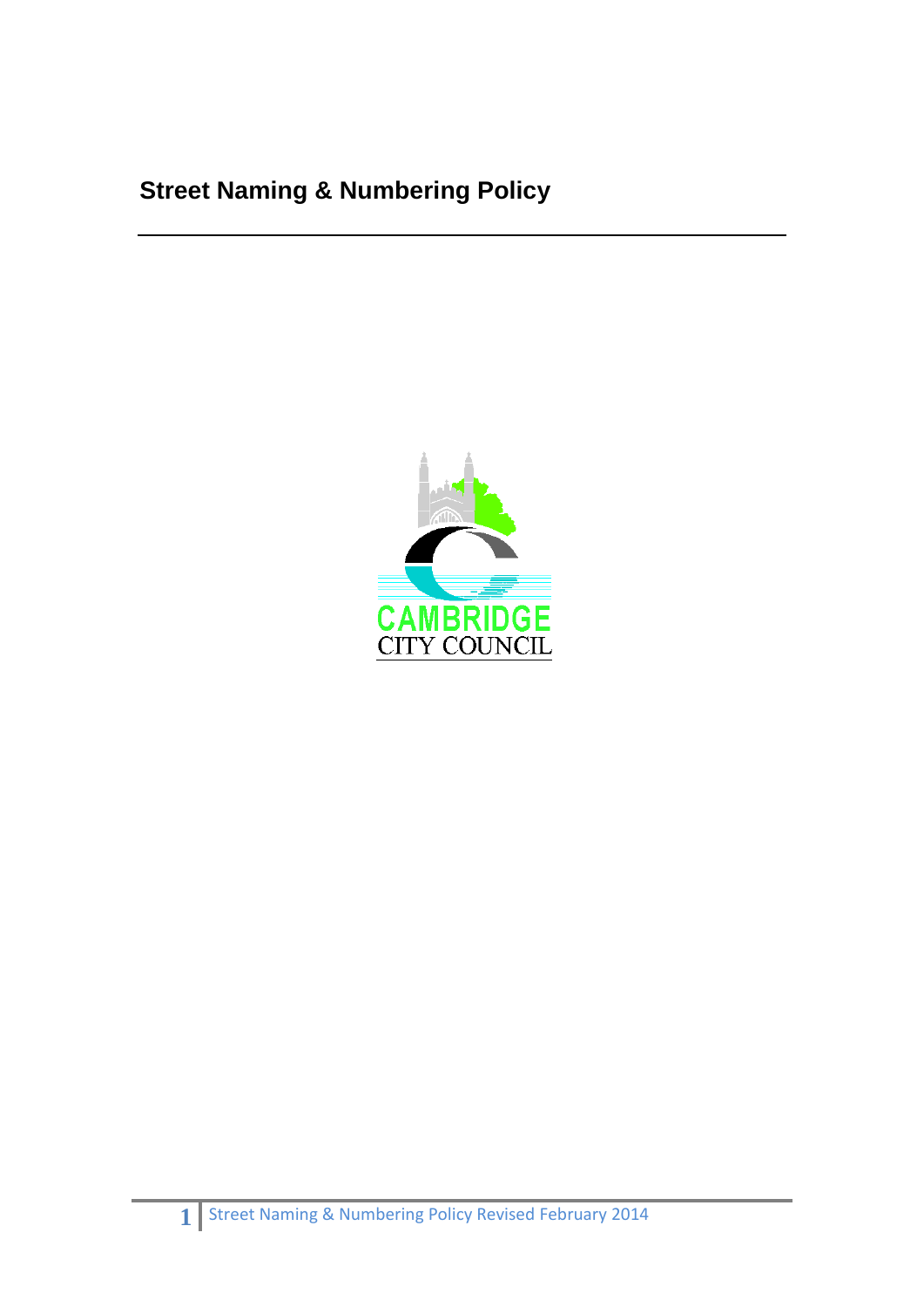# **Cambridge City Council Street Naming & Numbering Policy**

# **Contents**

- 1. Introduction
- 2. Purpose of Policy
- 3. Legal Framework
- 4. Street Naming and Numbering Charges
- 5. National Land & Property Gazetteer (NLPG)
- 6. Operational Guidance
- 7. Street Naming & Numbering In the Absence of Payment of Fees
- 8. Street Nameplates
- 9. Postcodes
- 10. Claims for Compensation
- 11. Performance Monitoring
- 12. Policy Review
- 13. Cross Boundary Development Sites & Joint Working Arrangements
- 14. Contact Details

Appendices:

Appendix A - Legislation

- Appendix B Distribution List
- Appendix C Details of Proposed Level of Charges
- Appendix D Street Name Specification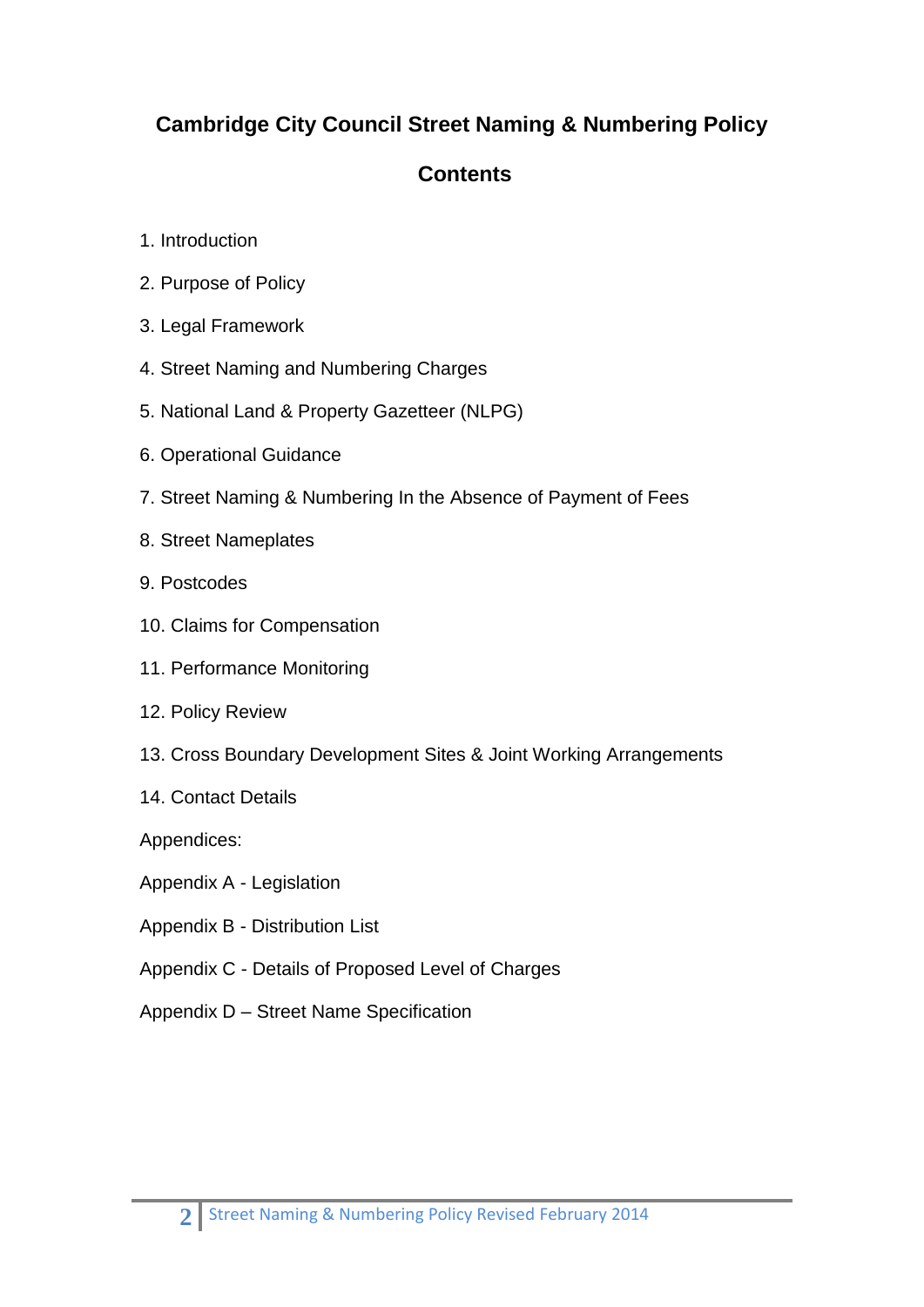#### **Cambridge City Council Street Naming and Numbering Policy**

#### **1. Introduction**

#### 1.1

Cambridge City Council (CCC) is the Local Authority responsible for the administration of the street naming and numbering process (SNN), to ensure that all properties in the city are officially addressed. The address of a property is becoming a very important issue. Organisations such as the Royal Mail, Emergency Services, delivery companies as well as the general public need an efficient and accurate means of locating and referencing properties.

## 1.2

New street names supplied will need to be accepted by the Local Authority and will be subject to a consultation process with the appropriate Ward Councillors, Emergency Services and Royal Mail primarily to avoid duplication or confusion arising from use of similar names in close proximity but also fitting with the Naming Conventions found in Item 6.3.

## 1.3

New addresses and amendments to existing addresses are registered by Royal Mail when notified by the Local Authority as the responsible body. Postcodes are allocated by Royal Mail and allocation is made in conjunction with the official addresses initiated by the Local Authority.

## **Purpose of Policy**

## 2.1

This policy provides a framework for CCC to operate its SNN function effectively and efficiently for the benefit of Cambridge City residents, businesses and visitors.

It will also act as a guide for developers when considering new names for streets and give assistance to Ward Councillors.

## 2.2 The Policy defines:-

(i) Legal framework for operation of the Street Naming and Numbering service.

(ii) Protocols for determining official street names and numbers.

(iii) Recommendations to prevent confusion by duplicating or using similar names to any already in use

# **3. Legal Framework**

3.1

The Legislation under which naming and numbering can be carried out is:

- Section 21 Public Health Acts Amenity Act 1907 (alteration of street name)
- Sections 17-19 Public Health Act 1925 (naming of streets and alteration and indication of street names)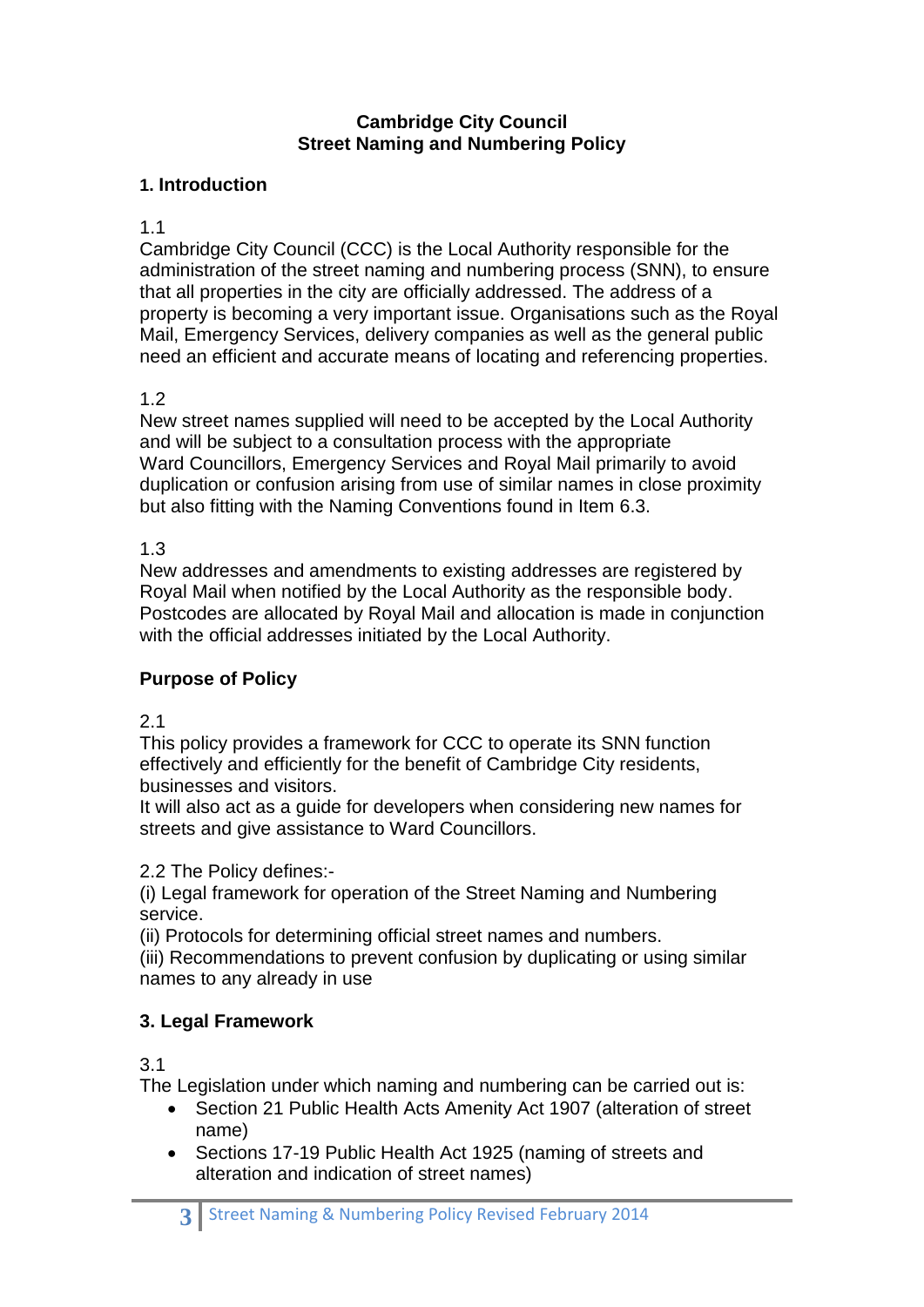- Town Improvement Clauses Act 1847 (street naming and numbering provisions)
- Sections 64 and 65 of the Town Improvement Clauses Act 1847 (street numbering)

#### 3.2

Adoption of Section 18 of the Public Health Act 1925 causes Section 21 of the Public Health Acts Amenity Act 1907 automatically to cease to apply. Adoption of section 19 of the 1925 Act however causes the street naming provisions in the Town Improvement Clauses Act 1847 to cease to apply.

## 3.3

CCC has previously resolved to apply Sections 17 (naming of streets) and 18 (Alteration of name of streets) of the Public Health Act 1925 and Sections 64 (Buildings to be Numbered) and 65 (Numbers to be renewed by occupiers) of the Town Improvement Clauses Act 1847 and until such time as they resolve to disapply them the Authority cannot use the provisions of Section 21 of the Public Health Acts Amendment Act 1907, Section 19 of The Public Health Act 1925 or the Town Improvement Clauses Act 1847 as relates to the naming of streets. Relevant extracts are shown in Appendix A. Marketing or developer names should not be used if they duplicate, or are similar to an existing name already in use within the city.

## **4. Street Naming and Numbering Charges**

#### 4.1

The Power to charge falls under Section 93 of the Local Government Act 2003. This sets out that a local authority may charge for discretionary services. Discretionary services are those services that an authority has the power but not a duty to provide. An authority may charge where the person who receives the service has agreed to its provision and the charge must not exceed the cost of providing the service.

## 4.2

Therefore the Council cannot charge for street naming services (Section 17 Public Health Act 1925 since the duty to provide this service is not discretionary), but it can charge for elements of the naming and numbering function (which are a discretionary service) by virtue of Section 64 and 65 of the 1847 Act coupled with Section 93 of the 2003 Act.

## 4.3

For Street Naming and Numbering these charges cover:

- Consultation and liaising with other external organizations such as Royal Mail, and Emergency Services (as a non statutory element of naming of streets).
- The Naming and Numbering of new properties (including conversions).
- Alterations in either name or numbers to new developments after initial naming and numbering has been undertaken.
- Notifications to those organizations listed in Appendix B
- Confirmation of addresses previously issued.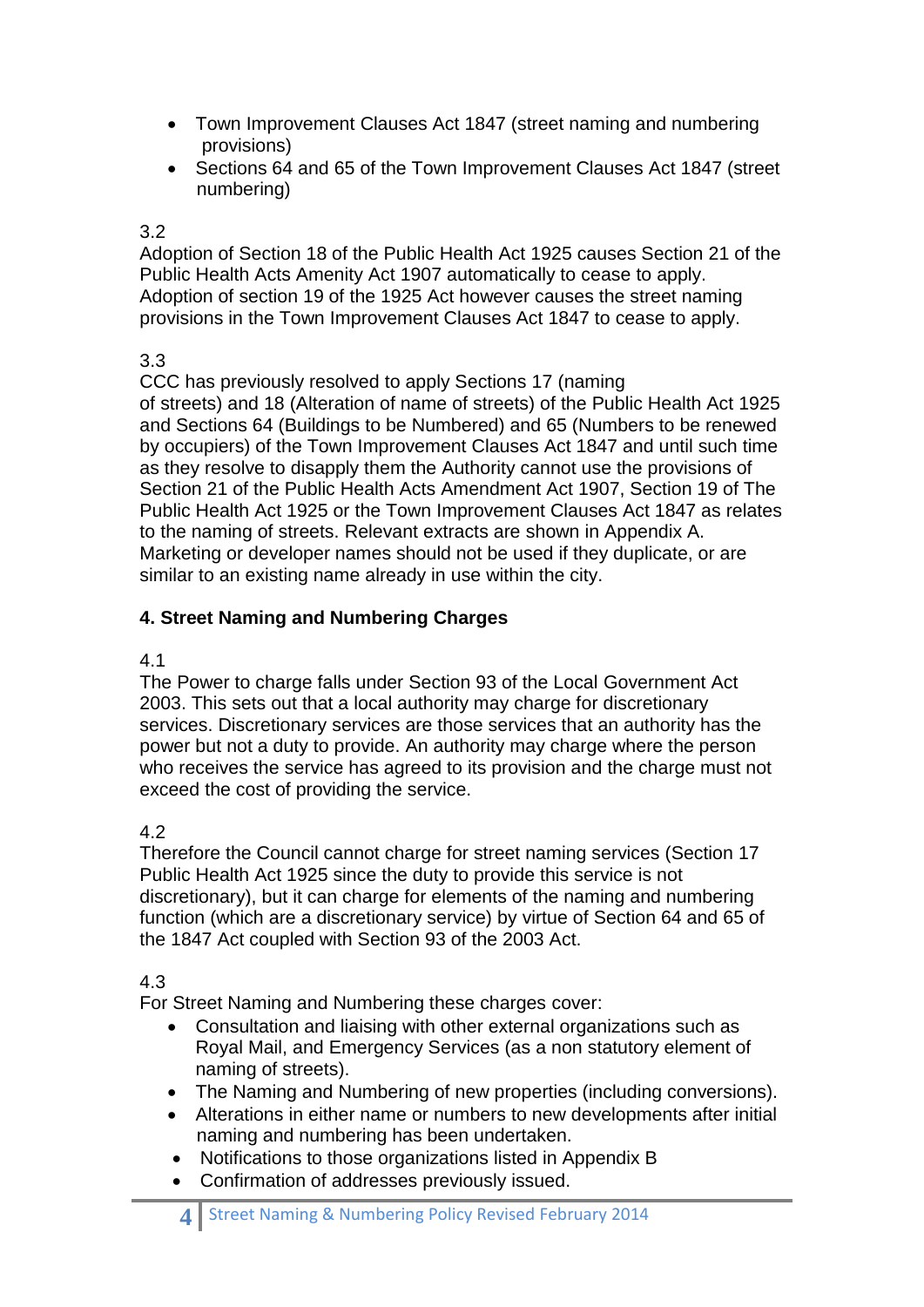Challenges to existing official names, numbers or addresses held within the street naming and numbering records.

## 4.4

These charges are to be paid prior to any changes of address being made to a property. Changes made without contacting CCC will be not be officially recognised and will not be registered with services and organizations listed in Appendix B.

#### 4.5

The Scale of Charges for Street Naming and Numbering can be found in Appendix C.

#### 4.6

Fees and charges applicable for the street naming and numbering service/s will be annually reviewed during the Council's budget setting process and publicised through the Council's agreed communication channels including the website.

## **5. The National Land and Property Gazetteer (NLPG)**

## 5.1

The NLPG is the de facto addressing solution for local authorities and increasingly so for its partners. Local Government has invested heavily in creating the NLPG and is committed to using the NLPG for all of its addressing requirements and services.

## 5.2

The NLPG is the definitive address list that provides unique identification of properties and conforms to the British Standard, BS7666:2006. The NLPG covers the whole of England and Wales and contains more than 30 million residential, business and non-mailing addresses and is now marketed commercially.

## 5.3

The NLPG is a comprehensive and continually updated database, created by those with local knowledge in each local authority, the body with legal responsibility for street naming and numbering of property. As local authorities are the originators of addressing information an address dataset, developed and maintained at source by users of the data, will inevitably have the highest level of currency and completeness.

5.4

The Council is committed to this initiative through its own Local Land and Property Gazetteer (LLPG) which, together with the other local authorities in England and Wales, makes up the NLPG. Street naming and numbering is the single most important source of address change intelligence for the Council's LLPG and therefore NLPG.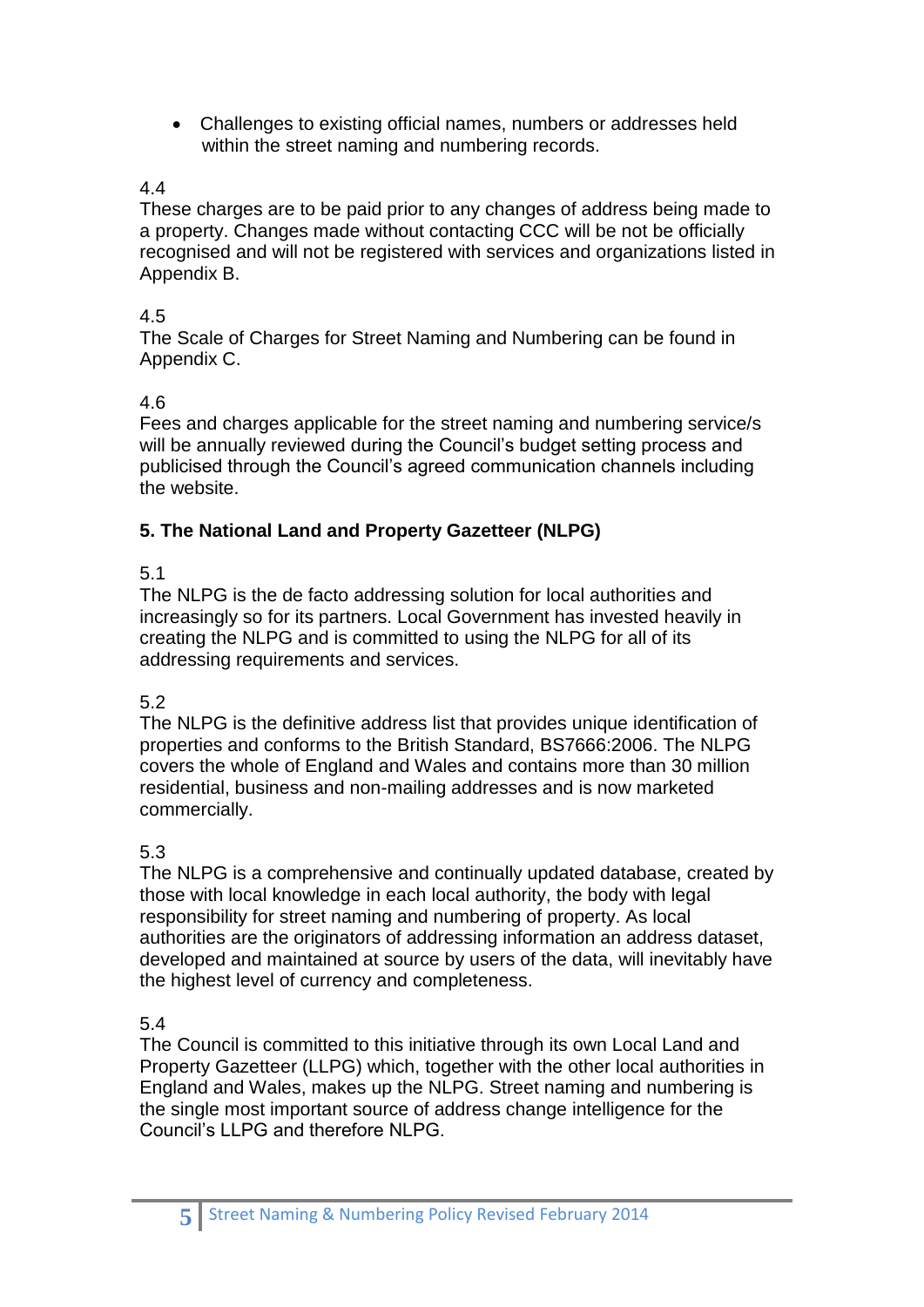# **6 Operational Guidance**

## **6.1 Street Naming Legislation**

## 6.1.1

A person who creates a new street has the right to propose a name for that street (Section 17 of the Public Health Act 1925). They are required to give notice to the Local Authority of the proposed name and the Local Authority has one month in which to object. In order to comply with current legislation, an acknowledgement and holding objection letter will be issued to the person(s) proposing any new street name(s) prior to the consultation processtaking place.

## 6.1.2

Until the expiration of one month or where the Local Authority has objected to the proposed name, it is not lawful for the proposed name to be used and any person contravening this provision will be liable to a penalty not exceeding Level 1(currently set at £200) on the standard scale of fines within Section 37 Criminal Justice Act 1982 and will also incur a daily penalty not exceeding £1.

## 6.1.3

If the Local Authority objects to the proposed street name, it must send written notice of objection within one calendar month. The developer may appeal to the Magistrate Court within 21 days after the service of the notice of objection.

## **6.2 Street Naming Procedural Guidance**

## 6.2.1

Official naming and numbering, or alterations to current official addresses, will not be issued until such time as the appropriate Building Regulation application has been deposited and works have commenced.

## 6.2.2

On a regular basis, a review of Building Regulation applications will be undertaken. Any application with new properties (both residential and commercial) will be identified and layout plans will be studied / requested to establish whether any new street is created. These will require naming and numbering should the development proceed.

## 6.2.3

For any development identified, the developer will be contacted, requesting suggested street names are submitted along with the appropriate fee. The Local Authority will inform the developer of the number of new street names required, this will include the request for a number of additional alternative names should any objection be raised to a proposed name.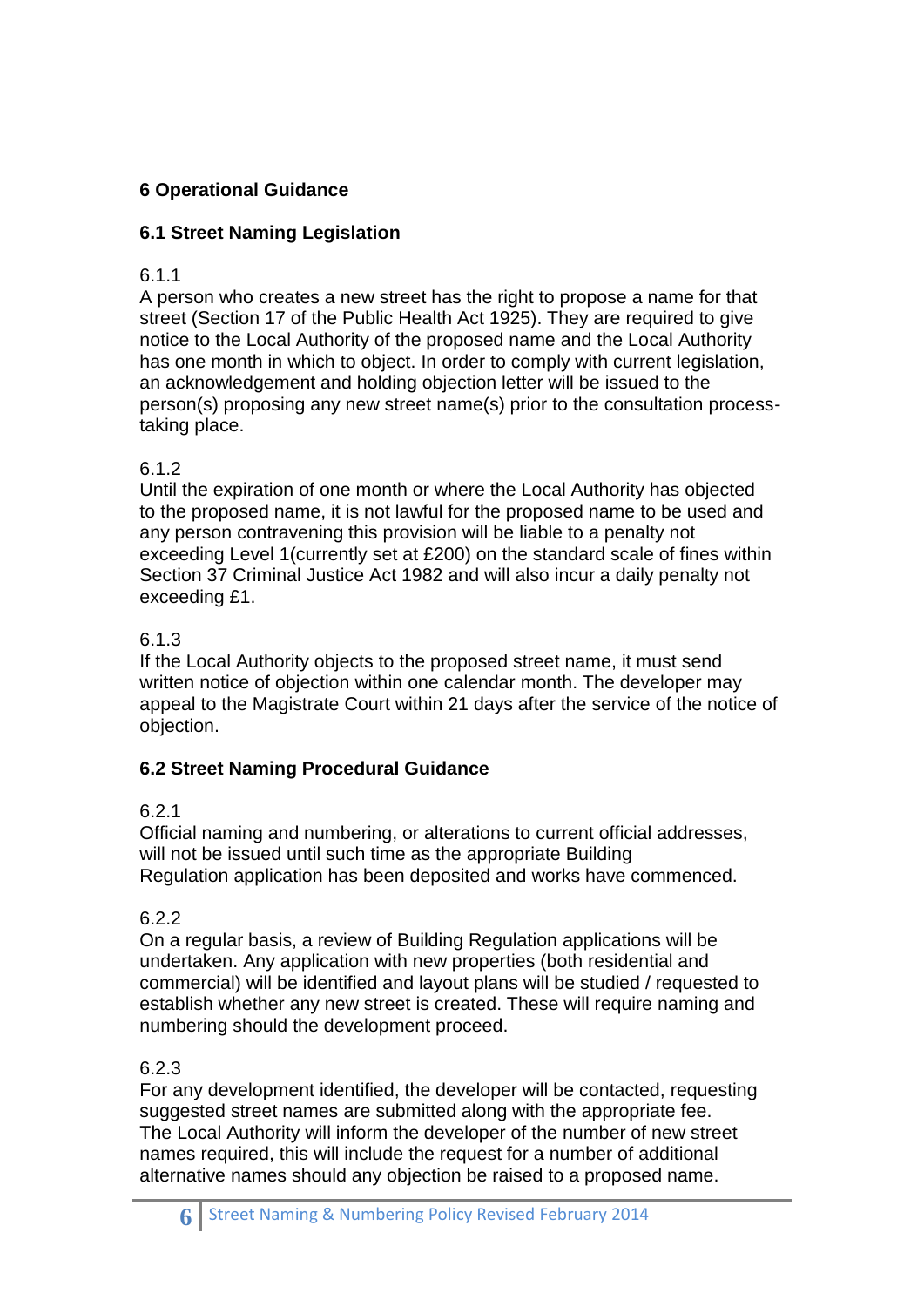## 6.2.4

The proposed street name(s) will be sought from the developer, but should the developer not put forward any suggestions, the Local Authority in conjunction with Ward Councillors will seek suitable name(s). Any such name(s) will be forwarded to the developer for their comments.

#### 6.2.5

If neither the developer of the new street/s nor the Ward Councillors can suggest name(s) then the Local Authority will allocate a name for the street(s).

#### 6.2.6

When suggested names are received from the developer, a check of the suggestion(s) will be undertaken to ensure the name(s) are within the guidelines of the naming conventions.

#### 6.2.7

If suggestion(s) are found to fall outside of the Naming Conventions set out in Item 6.3, then a written objection will be sent to the developer, informing of the reasons, together with a request for a further suggestion(s).

#### 6.2.8

If the suggestion is found to be within the naming conventions, the proposed name(s) will be forwarded for consultation to Ward Councillors, Emergency Services and Royal Mail. As any objection has to be made by the Local Authority within one calendar month of receipt, a set time of 7 days will be given for the consultation period and the Local Authority must receive any objection within this time period.

#### 6.2.9

If an objection is received from a consultee and found to be valid, a written objection will be sent to the developer, informing them of the reasons along with a request for further suggestion(s).

#### 6.2.10

If no valid objections, or reply are received from the consultees within the consultation period, a notice of adoption of street name will be sent to the developer.

#### 6.2.11

Numbering of the new streets will be carried out as per the Numbering of Properties Conventions as Item 6.6. All properties on newly named streets will be allocated numbers.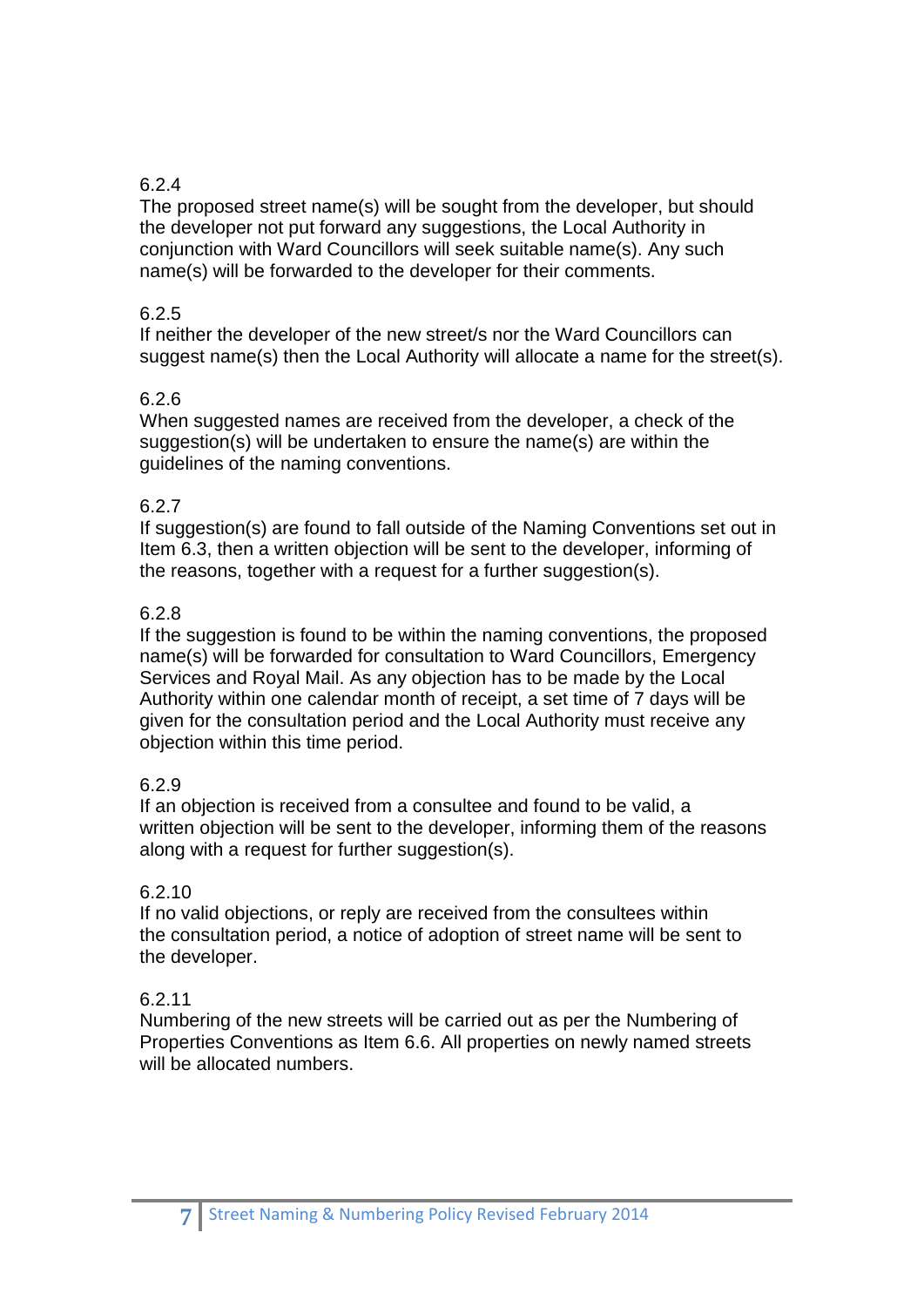## 6.2.12

The initial installation and costs of street nameplates for all new developments is the responsibility of the developers. It is expected that street name plates will be provided prior to the first occupation of the development. The developer should consult with Streets and Open Spaces with regards to suitability of the proposed street name plate locations. A signage specification can be found in Appendix D.

For any newly adopted streets the maintenance of the nameplate will become the responsibility of the Local Authority. (See section 8)

#### 6.2.13

If a scheme is to be developed in phases, the naming and numbering scheme will be issued for only the released phases.

#### 6.2.14

Where a naming and/or numbering scheme is issued, the Local Authority will inform those bodies listed on Appendix B.

## **6.3 Naming Conventions**

#### 6.3.1

Wherever practicable a new street(s) with 5 or less properties and where the new street cannot be further extended, will be numbered into the primary road in which they are accessed. Experience has shown that roads with few houses are not well known and become difficult to locate.

#### 6.3.2

Where a new road is an extension of an existing road, it will not be allocated a new street name and the properties will be numbered into the existing road.

#### 6.3.3

Where a development includes a number of new roads, a theme for these roads will be requested. The developer may put forward any suggestion for the theme to the Local Authority to be considered. Once a theme has been agreed between the Local Authority and Ward Councillors the developer will be requested to provide suggested name(s) within this theme.

#### 6.3.4

Developers are encouraged to preserve any historic link to the land which they are developing, eg field names the land may be previously known as, or previous property names located on site such as farm names or any other associated historic link.

#### 6.3.5

Where no historic link to the land can be established for the use of a street name, the developer will be encouraged to have a historic link to the locality.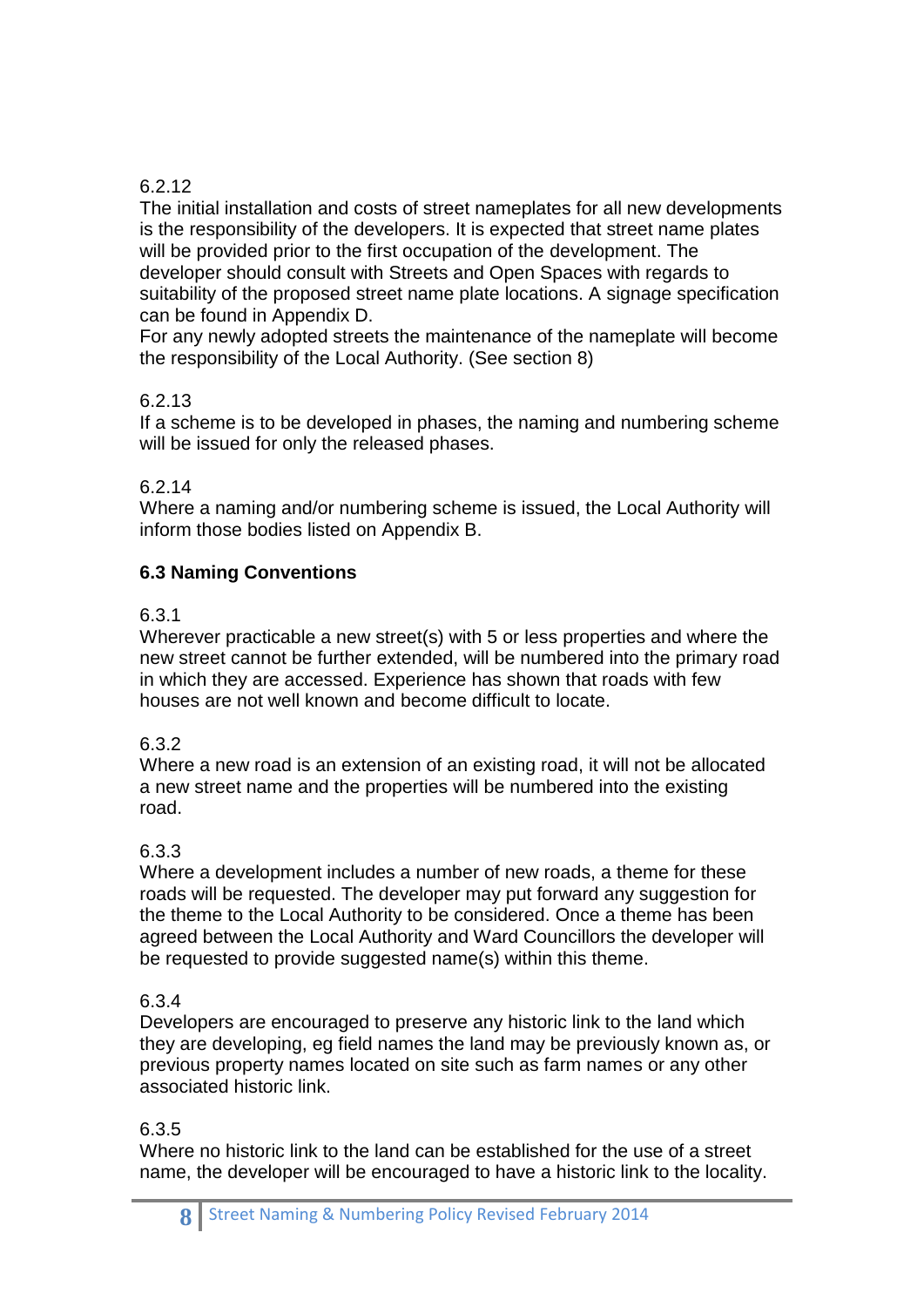## 6.3.6

The use of a name, which relates to that of a living person(s), will not be adopted.

## 6.3.7

The name of a street should not promote an active organization.

## 6.3.8

Street names should not be difficult to pronounce or awkward to spell. Names that could give offence will not be used. Names that could encourage defacing of nameplates will be avoided.

#### 6.3.9

New street names will not be acceptable where they duplicate or are similar to an existing name already in use within the City.

#### 6.3.10

Street name suffixes are not always essential, but if used must be descriptive of the road e.g. "Road", "Street" or "Drive" to indicate a thoroughfare and "Court" or "Close" to indicate a cul-de-sac.

#### 6.3.11

The following is a list of possible suffixes, it is not exhaustive and sometimes other description words are more appropriate:

Avenue, Chase, Circle, Close, Court, Crescent, Croft, Drive, Drove, End, Field(s), Garden(s), Green, Grove, Hill, Lands, Lane, Lawns, Mews, Paddock, Parade, Park, Path, Place, Ridge, Rise, Road, Row, Square, Street, Terrace, Vale, Valley, View, Villas, Walk, Way.

#### 6.3.12

Where an existing road is dissected by the construction of a new road, we may choose to rename either or both parts of the existing road, however consultation with the appropriate Ward Councillors will be under taken.

#### 6.3.13

Punctuation will be used in street names, which have been approved after the implementation date of this policy revision. Existing street names and nameplates will not be affected by this policy revision.

## 6.3.14

We reserve the right to object to any suggested name deemed to be inappropriate.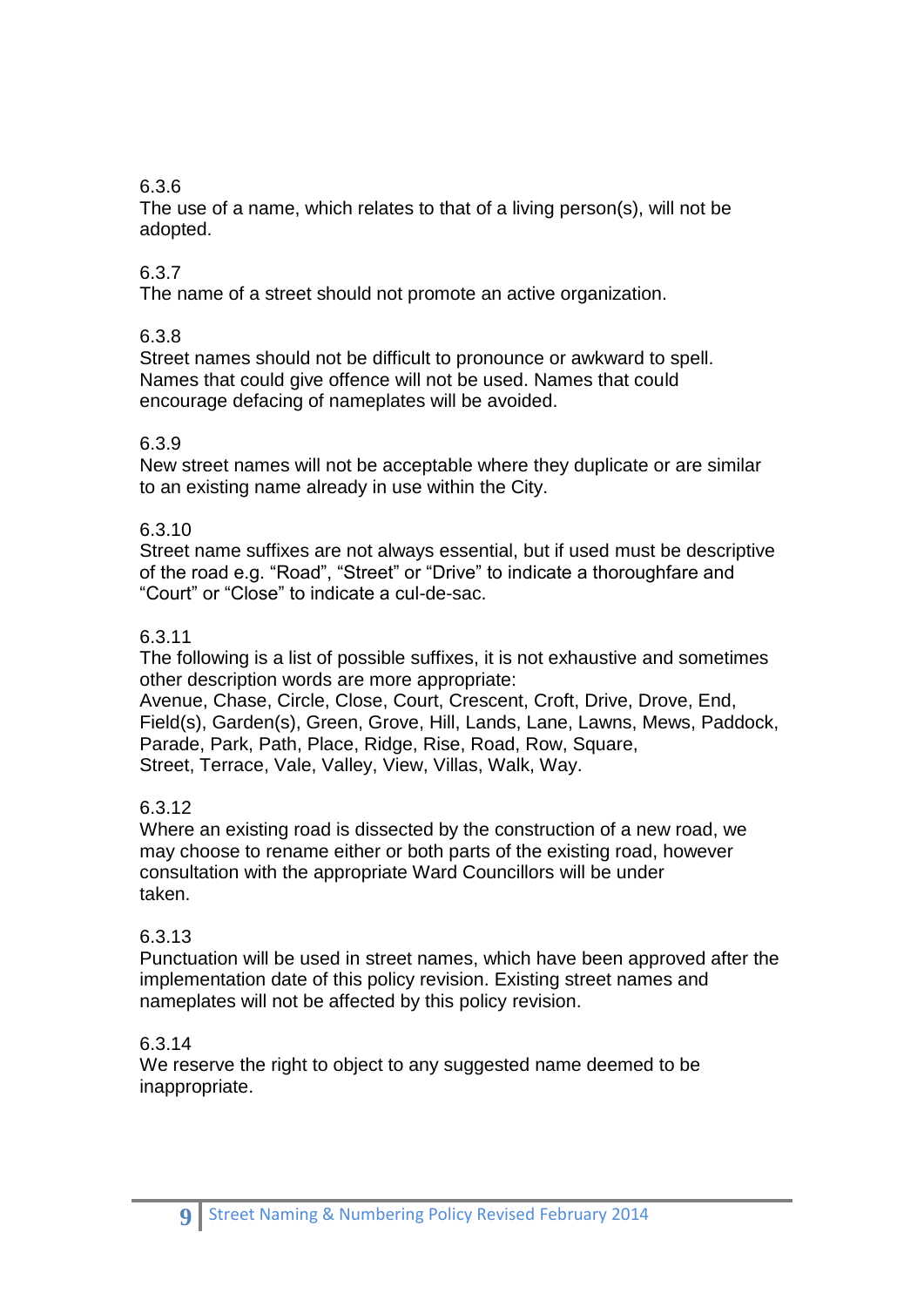# **6.4 Property Numbering Legislation**

#### 6.4.1

Section 64 and 65 of the Town Improvement Clauses Act 1847 gives the Local Authority the ability to number the properties and ensure that occupiers of dwellings and other buildings in the street mark the buildings with such numbers as approved.

## 6.4.2

In addition, where an occupier fails to display the appropriate number within one week from receiving notice from the Local Authority, they may be liable to a penalty not exceeding Level 1(currently set at £200) on the standard scale of fines Section 37 Criminal Justice Act 1982.

The Local Authority may also choose to mark the properties with number(s) as per the official numbering scheme and reclaim the costs from the occupier.

## **6.5 Numbering Procedural Guidance**

## 6.5.1

Official naming and numbering, or alterations to current official addresses will not be issued until such time as the appropriate Building Regulation application has been deposited.

The numbering or renumbering of properties will be carried out in a similar way to that outlined in street naming (6.21 & 6.22)

#### 6.5.2

The appropriate fee for numbering of properties will need to be received by the Local Authority before any numbering scheme is issued.

#### 6.5.3

Where a naming and/or numbering scheme is issued, the Local Authority will inform those bodies listed on Appendix B

#### **6.6 Numbering Conventions**

#### 6.6.1

A new through road will be numbered with odds on the left hand side and evens on the right hand side, working from the centre of the city.

## 6.6.2

A cul-de-sac will be numbered consecutively with number 1 of the left working in a clockwise direction, unless the cul-de-sac can be extended in the future.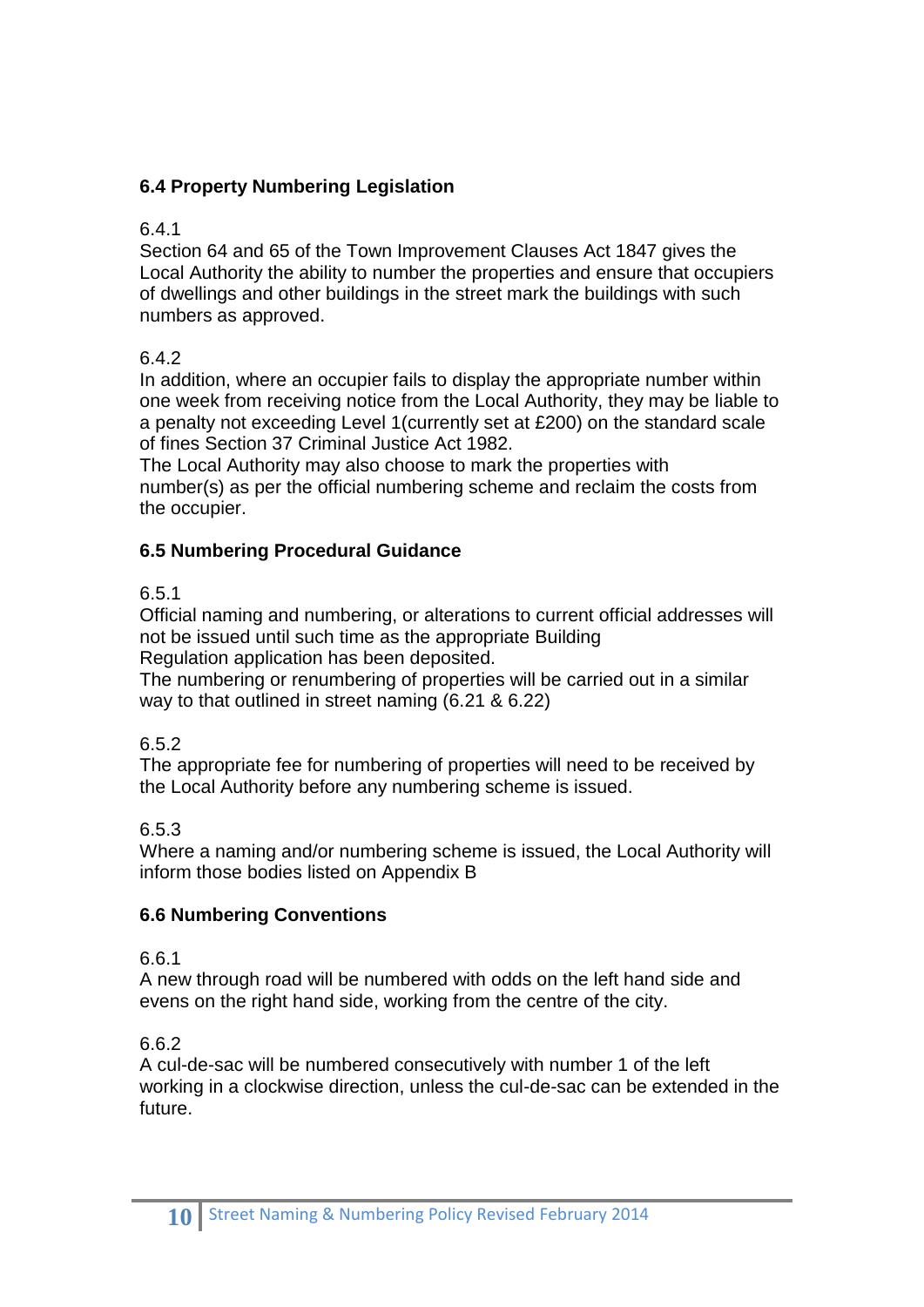## 6.6.3

Additional new properties in existing streets that are currently numbered will always be allocated a property number.

## 6.6.4

Private garages and similar buildings used for housing cars and similar will not be numbered.

## 6.6.5

A proper numbering sequence shall be maintained. Normally, in the interest of equality and diversity no numbers will be omitted from the numbering sequence, although should a strong preference be expressed, comments would be taken into consideration. Once numbered, the Local Authority will not normally re-number properties. The Local Authority will only renumber a property where it can be shown that there are consistent delivery problems or issues with emergency services.

## 6.6.6

Buildings (including those on corner sites) are usually numbered according to the street in which the main entrance is to be found. The manipulation of numbering in order to secure a "prestige" address, or to avoid an address which is thought to have undesired associations, will not be sanctioned.

## 6.6.7

If a multiple occupancy building (i.e. flats) has entrances in more than one street, each entrance will be numbered into the appropriate road.

## 6.6.8

We will use numbers followed by letter suffixes where there are no alternatives and to avoid the renumbering of other properties in the existing street. For example, these will be used where infill properties are built and insufficient numbers are available. Wherever possible infill properties requiring a suffix will be given the property number before the infill to maintain a proper numbering sequence.

#### 6.6.9

Where a property has a number, it must be used and displayed. Where a name is given to a property together with its official number, the number must always be included. The name cannot be regarded as an alternative to the number.

## 6.6.10

All property numbers should be visible from the highway. This may mean numbers being displayed on posts, gates or fences (and not necessarily the door of the property) to aid easy identification of the property, particularly in the event of an emergency.

#### 6.6.11

If open space or undeveloped areas exist along a length of road, it is usual to leave spare numbers.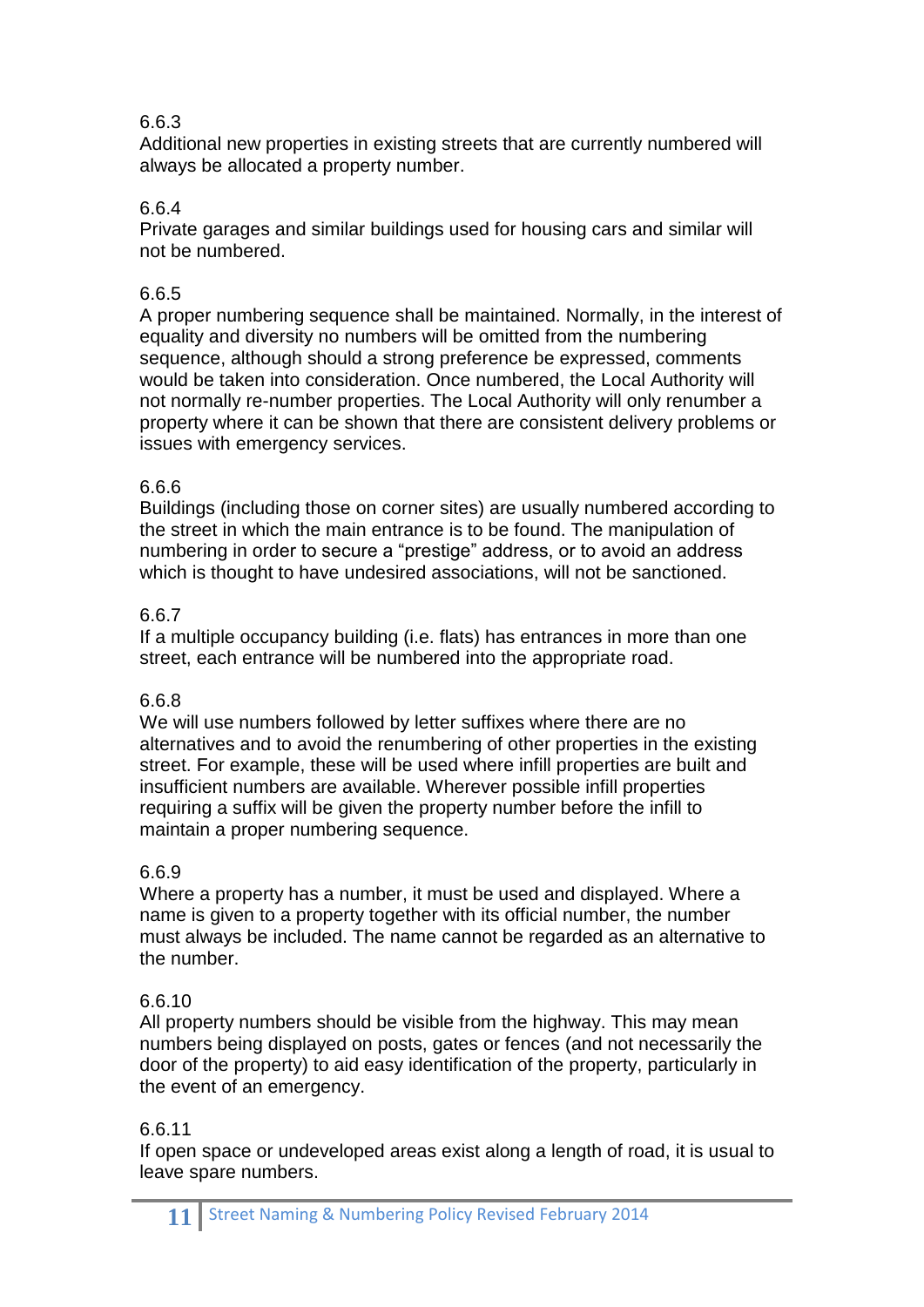#### 6.6.12

No two buildings in one street may have the same number.

#### 6.6.13

Where two or more properties are combined to form one single property, the property will usually be numbered using one of the existing numbers. This will normally be based on the location of the main entrance.

## 6.6.14

Flats will be numbered with their own separate number into the street where possible.

#### 6.6.15

Annexes to buildings e.g. granny flats or ancillary accommodation, will be given the prefix "The Annex". The rest of the address will be the same as the parent property e.g. The Annex, 1 High Street.

#### 6.6.16

Moored Houseboats will form part of the Council's LLPG, which in turn forms part of the National Land and Property Gazetteer. The Local Authority will only allocate an official address and inform Royal Mail where we have an operational requirement to do so or we believe the property is being used for permanent residency in the District and therefore subject to Council Tax. This will assist any emergency response and create a unique record for each property for future use. Such addresses will have to meet Royal Mails requirements for secure delivery points.

## 6.6.17

For any dwelling accessed internally through a commercial premises, the accommodation will be given a prefix to match the accommodation type i.e. The Flat. The rest of the address will be the same as the parent property, e.g. where a flat above a public house and is only accessed internally, its address will be The Flat, Name of Public House, Street Number and Name.

## **6.7 Renaming and Renumbering of Streets and Buildings**

## 6.7.1

Renaming of a street and renumbering of buildings is very time-consuming process and may cause costs or disruption to individual occupiers and owners and wherever possible will be avoided. Hence, it is usually only done as a last resort i.e. renaming of a street is normally only considered if consistent problems occur for the Emergency Services and the renumbering of properties is only considered when infill etc. is so great, that numbers to the new properties cannot be allocated. The existing street may then be subject to a renumbering scheme.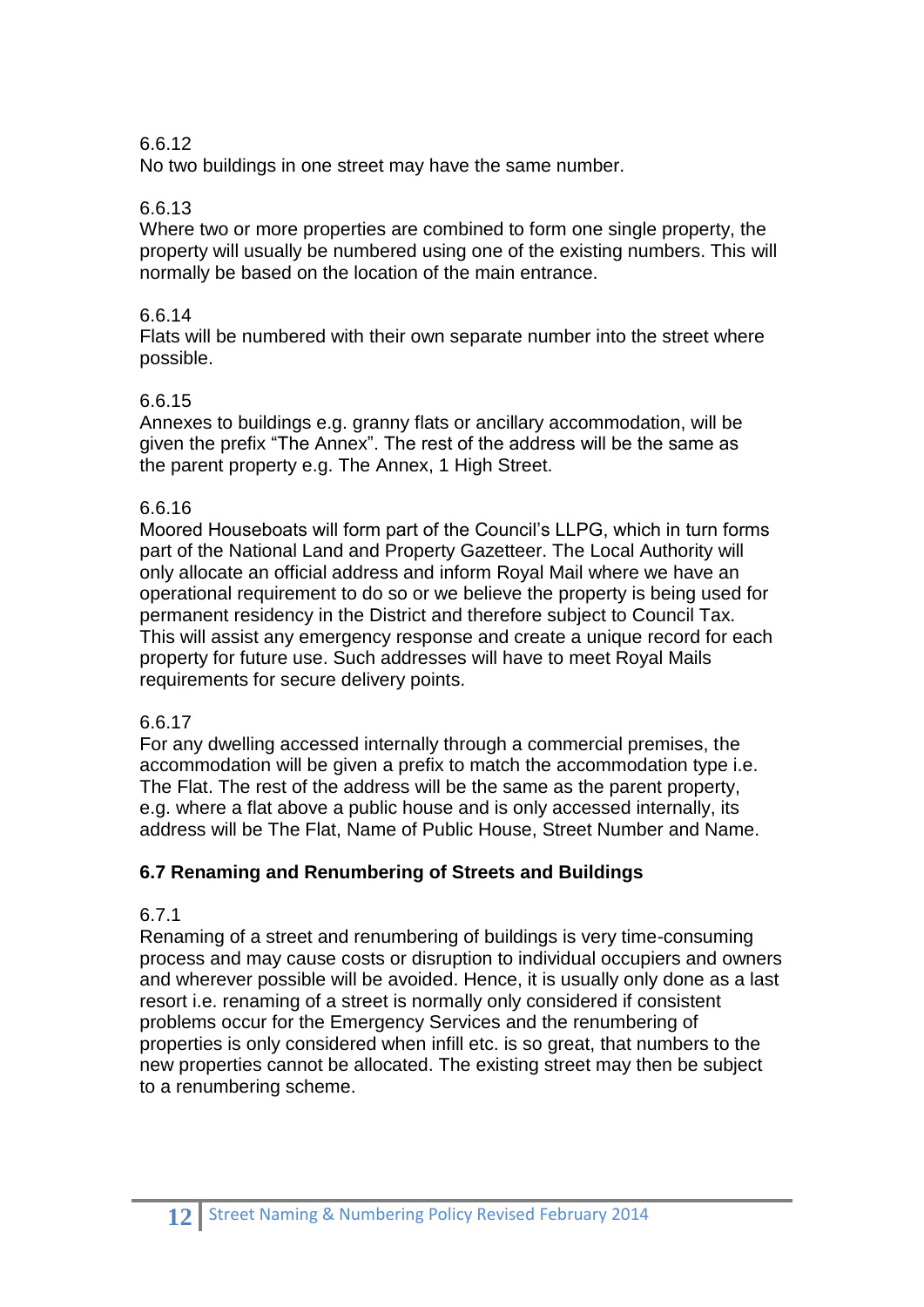## 6.7.2

Where an order for renaming of an existing street is made, the Local Authority will display notices at each end of the street or part of the street affected under Section 18 of The Public Health Act 1925 and they must remain in place for at least 1 month before an order changing the name can be made. Any person aggrieved by the intended order may within 21 days after the posting of the notice appeal to the Magistrates Court. If an appeal is made to the Magistrates Court the Local Authority must wait until that appeal is heard.

# 6.7.3

It should be appreciated that changing a street name or renumbering properties can cause a great deal of inconvenience for residents. The Council are therefore reluctant to make changes without good reason. Before making any changes we will consult with all residents affected by the proposals. It is unlikely that the Council would proceed with a proposal unless two thirds of the residents support the change. The renaming of a street involves a legal process that gives any resident who may object the right to appeal to a Magistrates Court. The Council may require residents requesting a change of street name to pay the Council's cost for the process.

## 6.7.4

Where any order for renaming of a street is made, the Ward Councillors will be consulted.

## 6.7.5

Where an order for renaming of a street is made the proposed name must follow the naming procedures and must also fall within the naming conventions.

## 6.7.6

Where renumbering and/or renaming is involved, as much warning as is practicably possible will be given. The notice to occupiers will give a specific date on which the new naming or new numbering comes into effect, which will be at least 4 weeks from the date of the notice

## 6.7.7

Where a re-naming and/or re-numbering scheme is issued, the Local Authority will inform those bodies listed in Appendix B.

## **6.8 Property Naming**

## 6.8.1

The owner (not tenant) of a property may request the addition, amendment or removal of a name for their property. An application form should be completed and returned to the Local Authority along with the appropriate fee.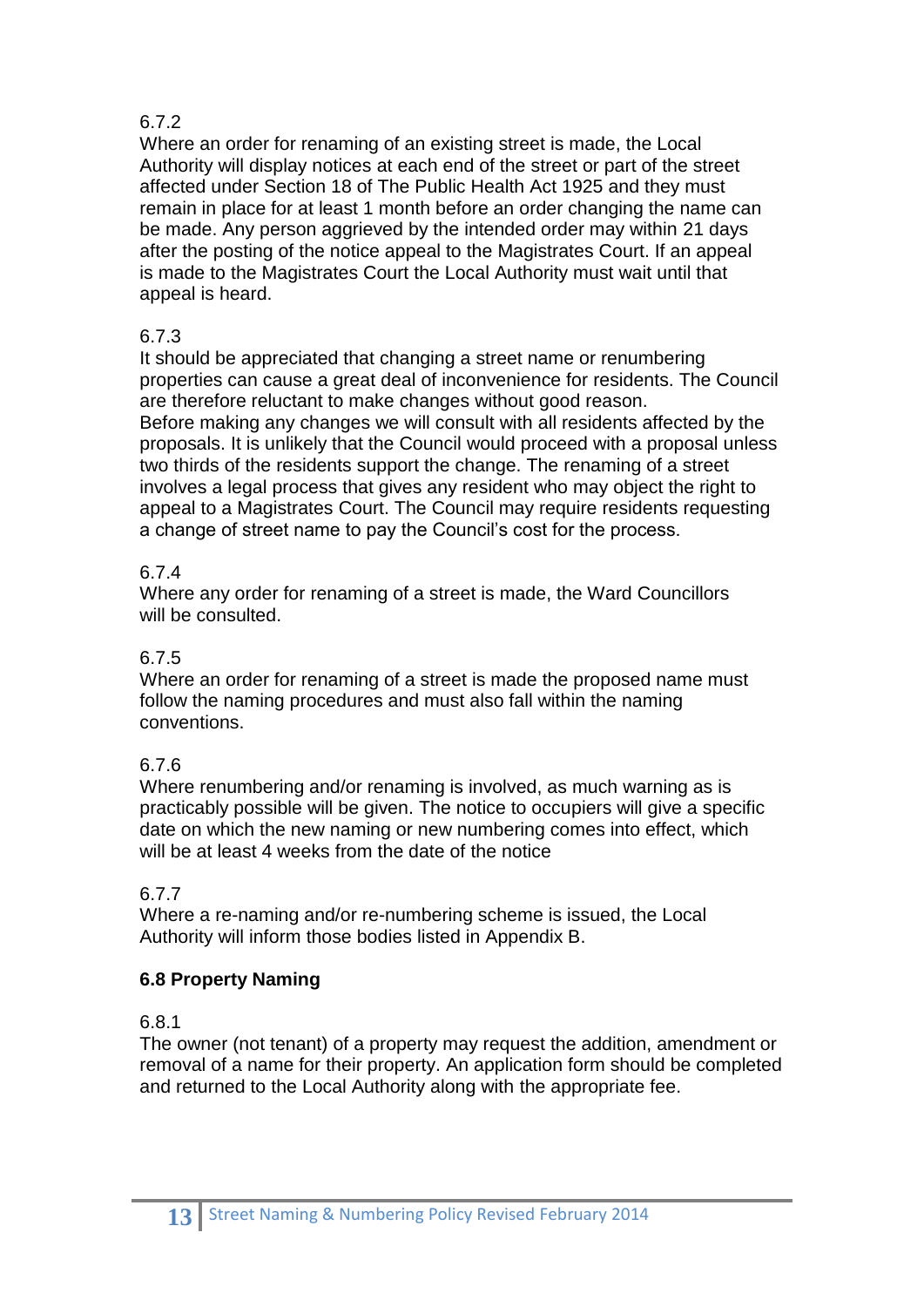## 6.8.2

The Local Authority cannot formally add, amend or remove a property name where the property is in the process of being purchased, that is, until the exchange of contracts, although guidance of the acceptability of a name may be given.

## 6.8.3

A check will be made by the Local Authority to ensure that there is no other property in the locality with the registered or similar registered name. Under no circumstance will a replicated name in the locality be allowed.

## 6.8.4

Under no circumstances will a name that is offensive, or that can be construed as offensive, be allowed.

## 6.8.5

If a proposed property name is refused, then the owner will have the option to provide further suggestions or retain the current address.

## 6.8.6

Where a property has a number, it is not possible to replace the number with a name. The name cannot be regarded as an alternative.

#### 6.8.7

Where an amendment to a property name is carried out, the Local Authority will inform those bodies listed in Appendix B

## **7 Street Naming and Numbering in the Absence of Payment of Fees**

## 7.1

The Council will remind developers of new properties of the need for an official address and the process to follow. Preparation of new addresses will not commence until the appropriate fee has been paid.

If payment of fees is not received within 3 months of a completion date, the Local Authority may allocate official addresses for emergency services purposes with no further consultation. If the developer or owner requests amendment to the allocated naming or numbering at a later date, the standard street naming and numbering processes and the current fees and charges will apply.

## 7.2

In this case internal notifications will be made for Authority business purposes only but no external notifications will be made or Postcodes allocated to the properties.

7.3 If payment of fees is not received in relation to adding, amending or removing an existing property, the name will remain unchanged and no internal or external notifications made.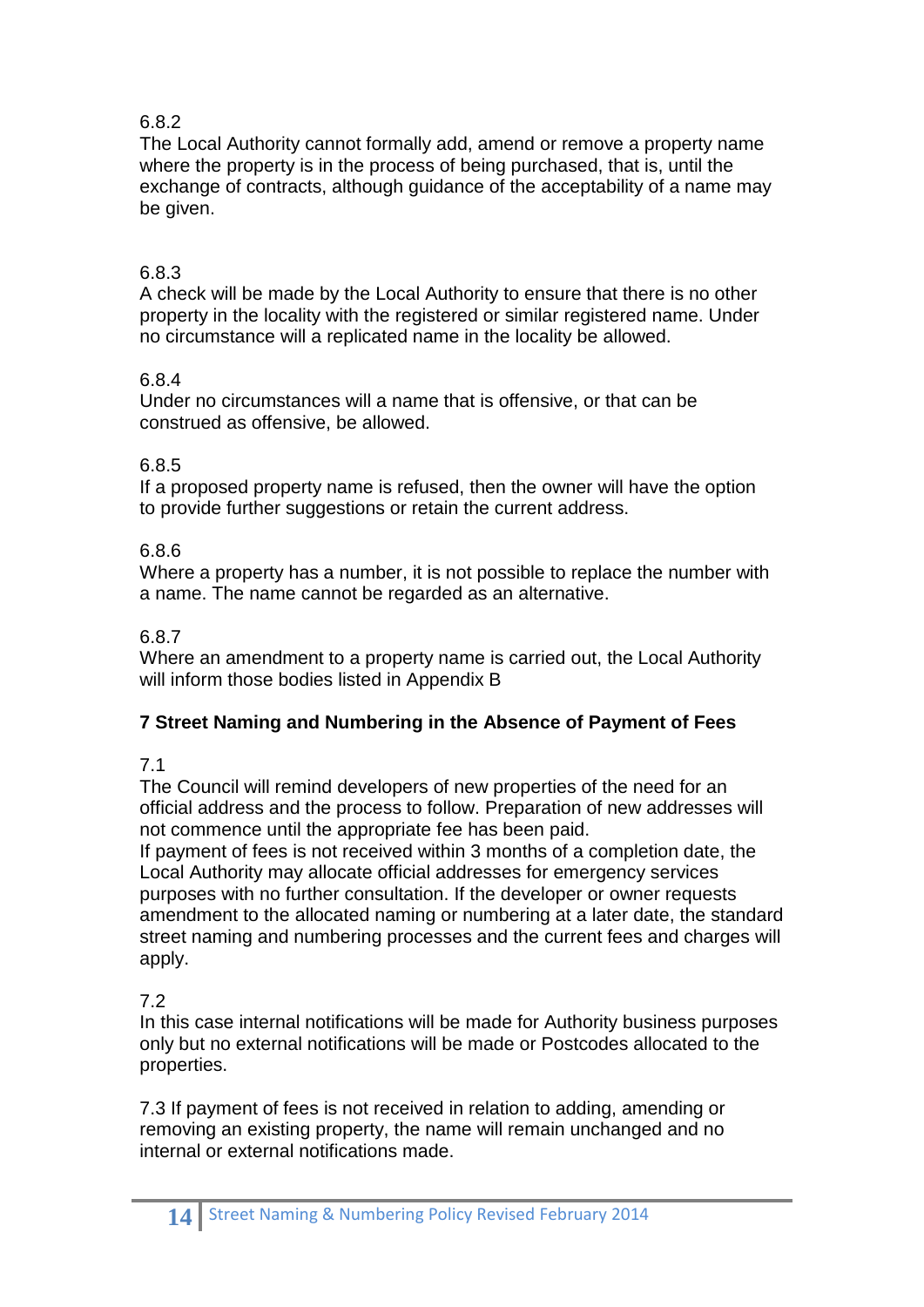## **8 Street Nameplates**

## 8.1

The Local Authority is responsible for the replacement and repair of street nameplates in its own administrative area. Nameplates will be erected and replaced whenever required, taking into account both financial restraints and requirement.

## 8.2

Where a street is approached only from one direction only one nameplate will be erected and this will face the direction of approaching traffic. Where a road can be approached from both directions, nameplates on either side of the junction will be erected. Nameplate(s) will also be erected at any junction or entrance onto the street.

#### 8.3

The nameplates erected within the City of Cambridge will be as per the nameplate specification. (See Appendix D)

#### 8.4

Requests for "No through road" symbols to be added to street nameplates, will only be considered when erecting new nameplates. If the need for a no through road symbol arises and the street nameplate is not in need of replacement, then the request should be forwarded to the Highways Division of Cambridgeshire County Council.

Any questions relating to the provision of street name plates should be referred to the Streets and Open Spaces team at [snp@cambridge.gov.uk](mailto:snp@cambridge.gov.uk)

## **9 Postcodes**

9.1

An important element of addressing is the Postcode. The Postcode allocation is the responsibility of Royal Mail and identifies a number of postal delivery points and a postal town as defined by Royal Mail. The Local Authority is not responsible for allocating these codes.

Royal Mail will allocate a postcode on receipt of the official naming and numbering scheme from the Local Authority but the postcode will be held in "reserve" (the not yet built file) until Royal Mail is notified by either the developer or owner that the property is occupied.

9.2

Royal Mail does not publish on its website addresses that are not completed and/or occupied. This means that in certain cases addresses that have been officially allocated and issued by the Local Authority may not, for a while, be visible to anyone using the Royal Mail website to validate an address. This may also mean that other organisations using the Royal Mail address database (Postcode Address File) will also not be able to validate addresses.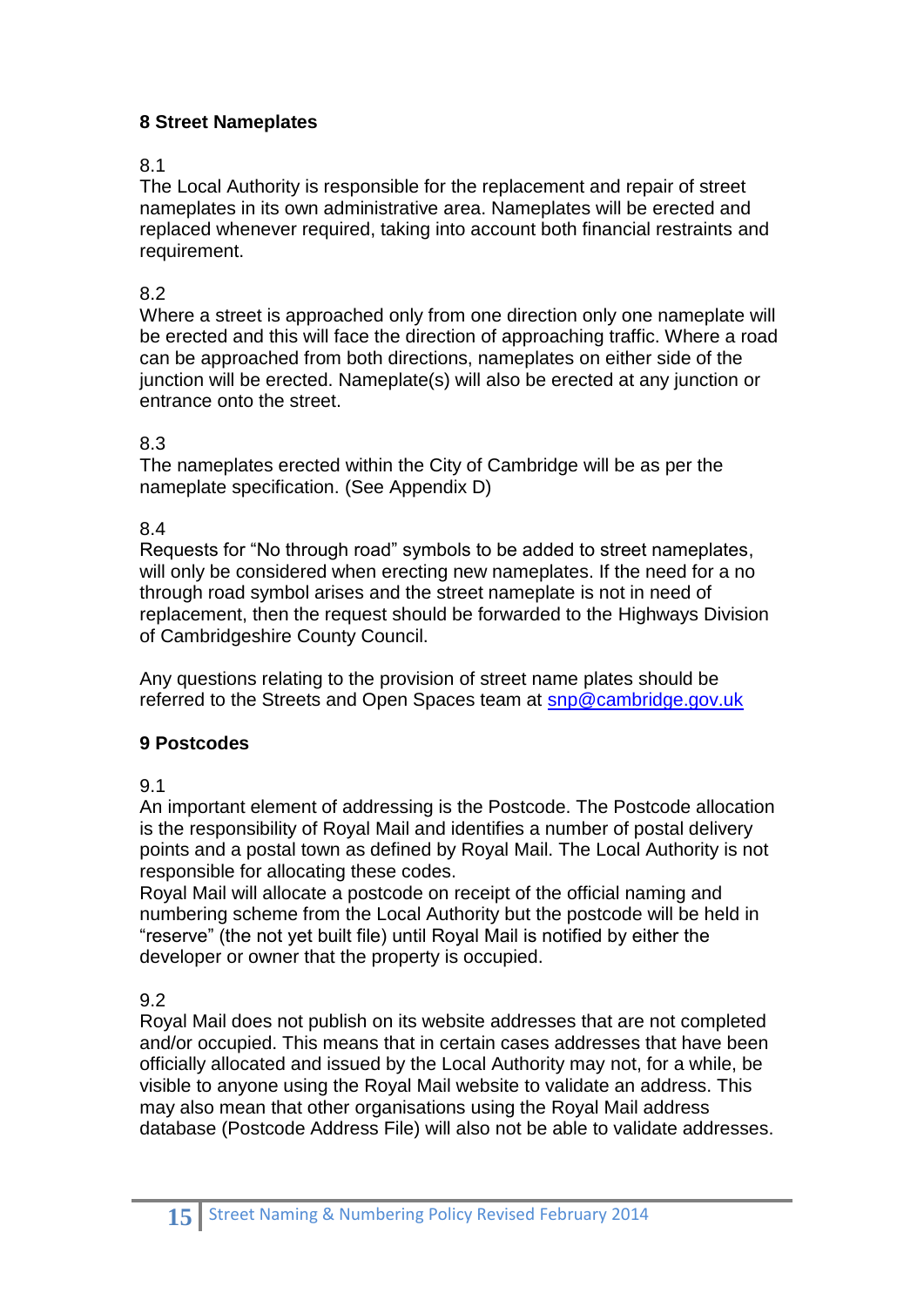## 9.3

The Local Authority is not liable or responsible for third parties updating their databases with address information.

# 9.4

Developers, owners and tenants should be aware that their properties may not have the same postcode as the surrounding or existing properties.

# **10 Claims for compensation**

## 10.1

The Local Authority is not liable for any claims for compensation arising directly or indirectly from the naming of streets, re-naming of streets, numbering or renumbering of properties, renaming/renumbering of properties.

## 10.2

The property developer must not give any postal addresses, including the postcode, to potential occupiers, either directly or indirectly (for example via solicitors or estate agents) before the official naming and numbering scheme has been issued by the Local Authority. The Council will not be liable for any costs of damages caused by failure to comply with this.

## **11 Performance Monitoring**

## 11.1

The street naming and numbering team will either send written adoption or objection of the proposed street name(s) to the proposer within one calendar month of receiving the proposed street name(s).

## 11.2

All requests for property name changes will be dealt within one calendar month. However, to provide the best service to our customers, we will aim to turn requests around within 10 working days.

## 11.3

We promise to notify the Local Authority's LLPG and inform the bodies listed on the distribution list (Appendix B) within 5 days of a naming and/or numbering scheme being issued.

## 11.4

We aim to respond to all Street Naming and numbering enquiries within 5 working days.

# **12 Policy Review**

## 12.1

This policy will be reviewed every three years or sooner if a major change in the process is required through the introduction of new legislation for example. Charges will be reviewed on an annual basis during the Council's budget setting process and publicised through the Council's normal communication channels including the website.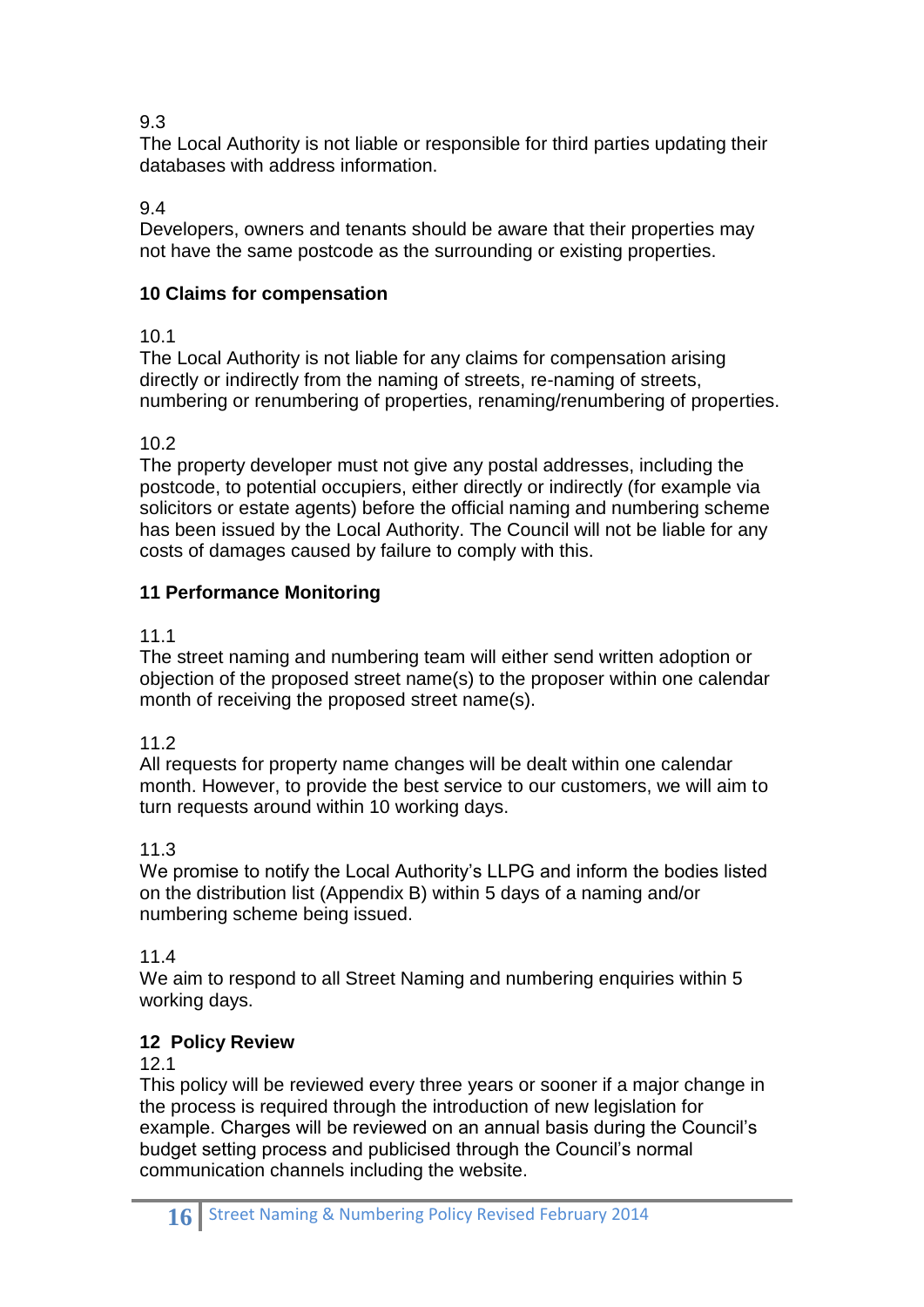#### **13 Cross Boundary Development Sites – Joint Arrangements with Neighbouring Authorities**

#### 13.1

In circumstances where development sites have been identified on the boundary between Cambridge City Council and South Cambridgeshire District Council it will be necessary to work with the neighbouring Local Authority in order to achieve logical street naming and numbering schemes.

The following paragraphs set out the joint working arrangements agreed between Cambridge City Council and South Cambridgeshire District Council for those developments sites, which lie, on the boundary between the two Council areas.

Any site which crosses the city / district boundaries is to be discussed at an early stage by both SNN officers. A list of street names for each single development site will be then complied from suggestions made by local Resident's Associations or Parish Council's. The combined list will then be forwarded to Royal Mail and Cambridgeshire Fire and Rescue Service for consultation. A final list of suitable names will then be compiled and issued to ward councillors for approval.

In the event that a list of street names cannot be agreed following the consultation process, the final decision will rest with the Cambridge City Fringes Joint Committee.

Once a list has been determined this will be used to assign names to new streets within the development area. This will be carried out by both SNN officers consulting with each other.

With the exception of the specific arrangements for agreeing street names as above Cambridge City Council will generally continue to be the sole responsible Authority for carrying out all the tasks in relation to street naming and numbering within their boundary.

In respect of naming streets after people within the city boundary the use of the full name will be considered. This may not apply to streets within the areas administered by neighbouring authorities.

A numbering schedule and numbering certificate will be issued for properties addressed by the city within the joint development working area administered by South Cambridgeshire District Council.

Street naming and numbering charges for a joint development site will be agreed between Local Authorities and the developer and based on the charges in place for each Local Authority at the time. Proportions of the development plots in each area and a supplementary share of the charges for the lead authority may apply where this is agreed.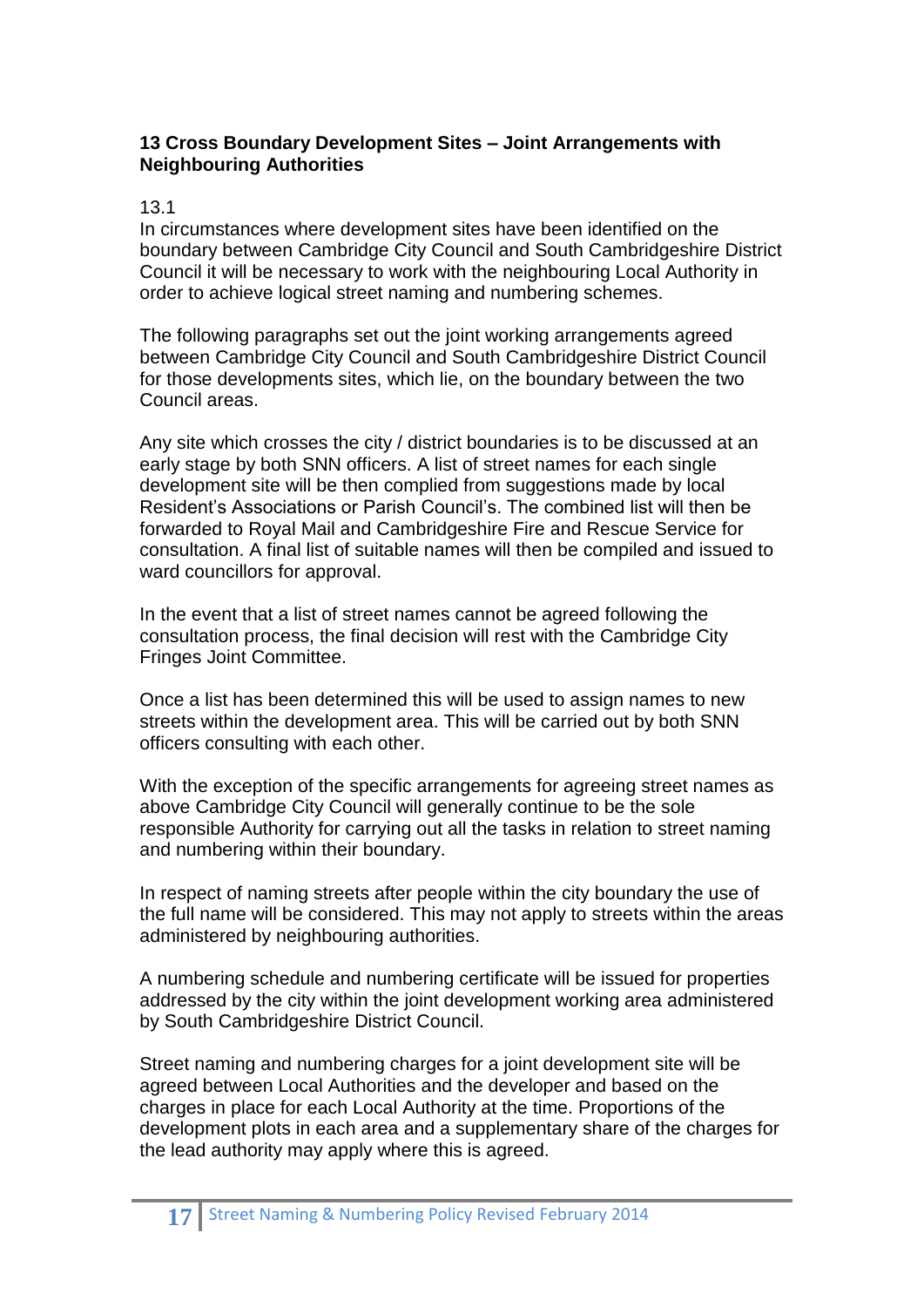#### **14 Contact Details**

Street Naming and Numbering Cambridge City Council PO Box 700 Cambridge CB1 OJH

Tel: 01223 457121 Fax: 01223 457129 Email: nick.milne@cambridge.gov.uk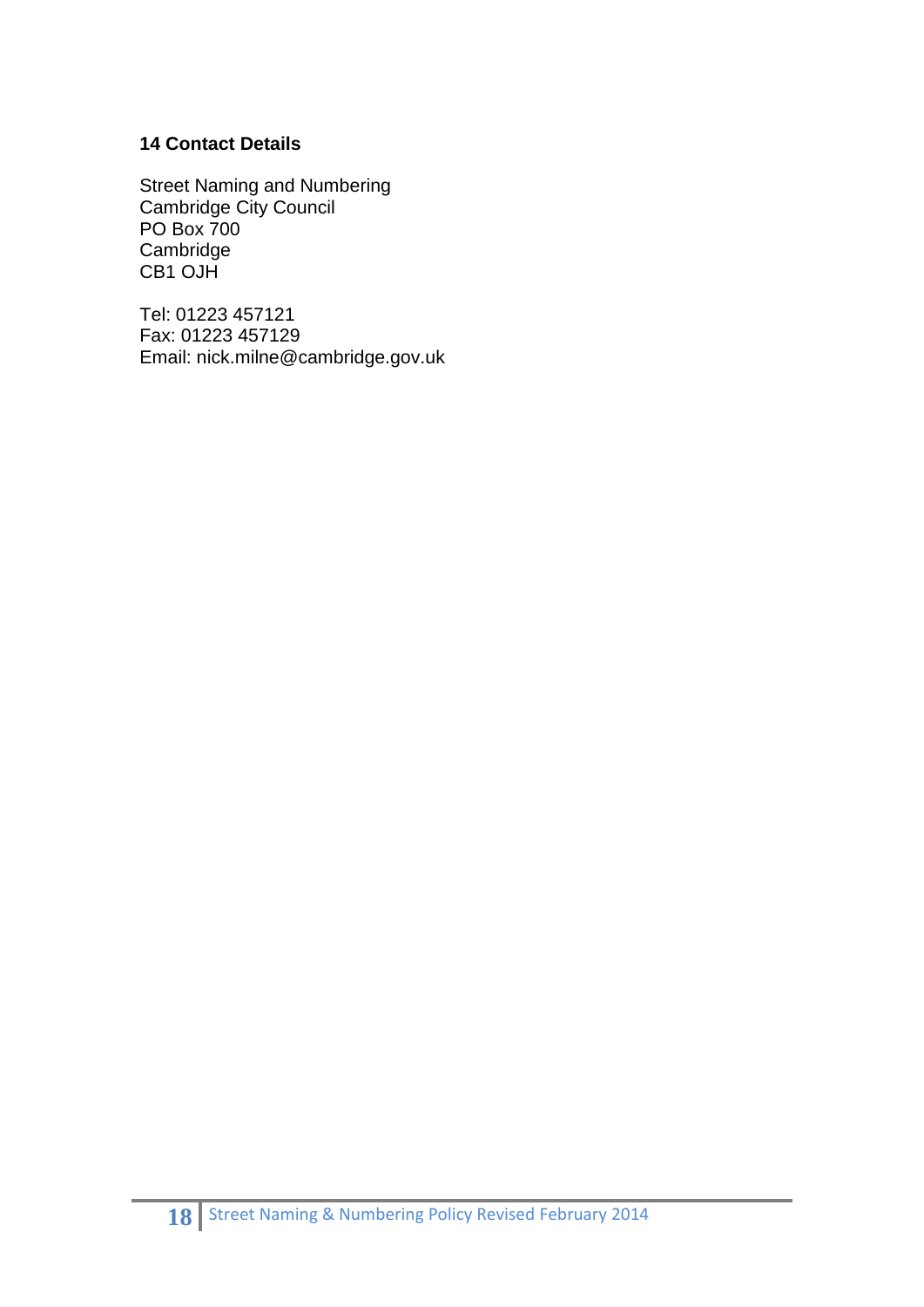#### **APPENDIX A: Legislation Section 64: Town Improvement Clauses Act 1847 Houses to be numbered and streets named**

"The commissioners shall from time to time cause the houses and buildings in all or any of the streets to be marked with numbers as they think fit, and shall cause to be put up or painted on a conspicuous part of some house, building, or place, at or near each end, corner, or entrance of every such street, the name by which such street is to be known; and every person who destroys, pulls down, or defaces any such number or name, or puts up any number or name different from the number or name put up by the commissioners, shall be liable to a penalty not exceeding [level 1 on the standard scale] for every such offence".

#### **Section 65: Town Improvement Clauses Act 1847 Numbers of houses to be renewed by occupiers**

"The occupiers of houses and other buildings in the streets shall mark their houses with such numbers as the commissioners approve of, and shall renew such numbers as often as they become obliterated or defaced; and every such occupier who fails, within one week after notice for that purpose from the commissioners, to mark his house with a number approved of by the commissioners, or to renew such number when obliterated, shall be liable to a penalty not exceeding [level 1 on the standard scale], and the commissioners shall cause such numbers to be marked or to be renewed, as the case may require, and the expense thereof shall be repaid to them by such occupier, and shall be recoverable as damages.

## **Section 17: Public Health Act 1925**

#### **Notice to urban Local Authority before street is named**

"1) Before any street is given a name, notice of the proposed name shall be sent to the urban authority by the person proposing to name the street. 2) The urban authority, within one month after the receipt of such notice, may, by notice in writing served on the person by whom notice of the proposed name of the street was sent, object to the proposed name. 3) It shall not be lawful to be set up in any street an inscription of the name thereof – a) until the expiration of one month after notice of the proposed name has been sent to the urban authority under this section; and b) where the urban authority have objected to the proposed name, unless and until such objection has been withdrawn by the urban authority or overruled on appeal; and any person acting in contravention of this provision shall be liable to a penalty not exceeding [level 1 on the standard scale] and to a daily penalty not exceeding [£1].

4) Where the urban authority serve a notice of objection under this section, the person proposing to name the street may, within twenty-one days after the service of the notice, appeal against the objection to a Magistrates court".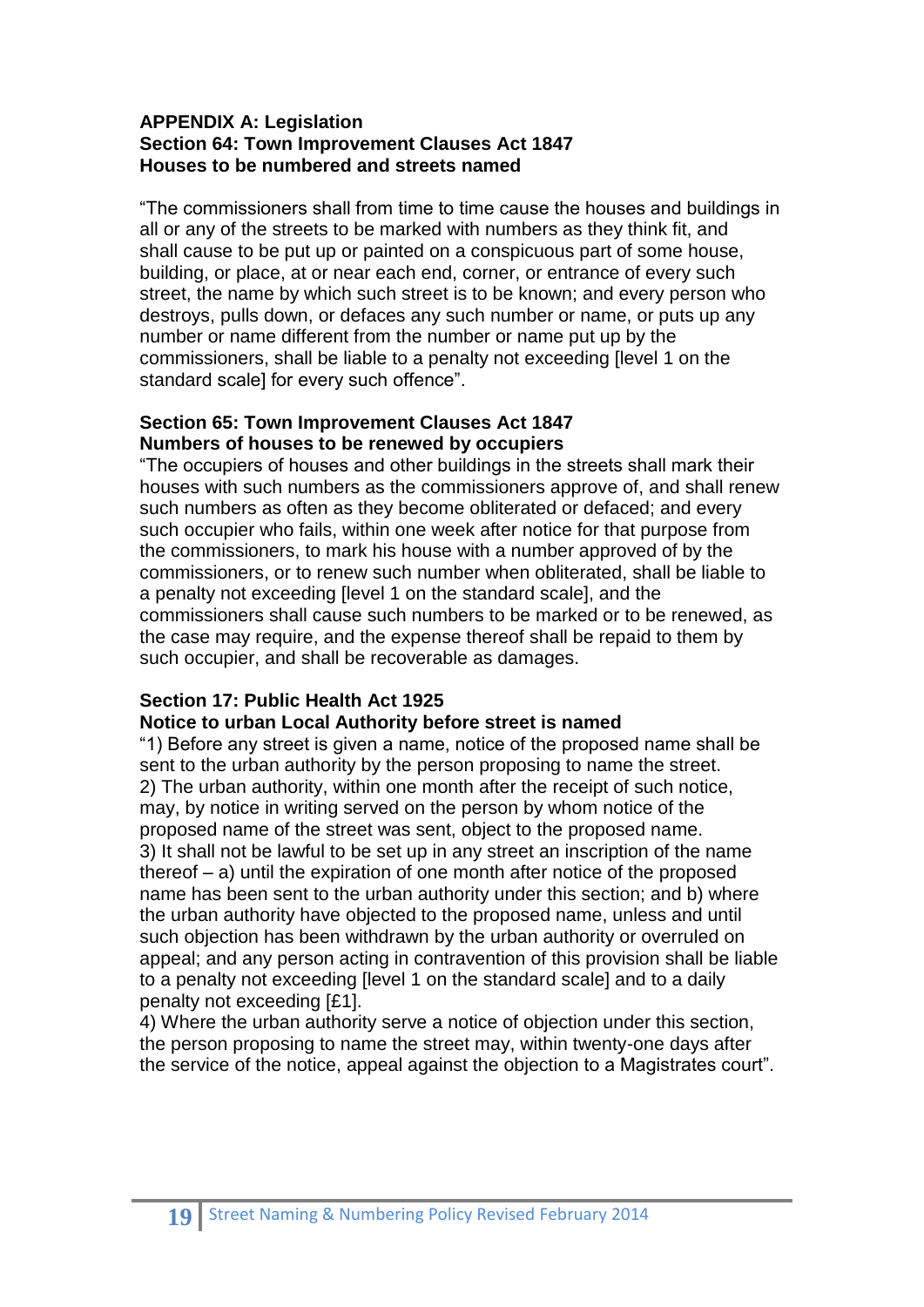#### **Section 18: Public Health Act 1925 Alteration of name of street**

"1) The urban authority by order may alter the name of any street, or part of a street, or may assign a name to any street, or part of a street, to which a name has not been given.

2) Not less than one month before making an order under this section, the urban authority shall cause notice of the intended order to be posted at each end of the street, or part of the street, or in some conspicuous position in the street or part affected.

3) Every such notice shall contain a statement that the intended order may be made by the urban authority on or at any time after the day named in the notice, and that an appeal will lie under this Act to a petty Magistrates Court against the intended order at the instance of any person aggrieved.

4) Any person aggrieved by the intended order of the local authority may, within twenty-one days after the posting of the notice, appeal to a Magistrates court".

## **The Local Government Act 2003**

Brought about new devolved powers for Local Authorities, these included giving Councils new powers to trade and charge for non-statutory services if they are Best Value Authorities (Section 93 of the Act) Authorities, if charging for discretionary services, have a duty to charge no more than the costs they incur in providing the service. The aim is to encourage improvements to existing services and develop new ones that will help to improve the overall service they provide to the community, not to make a profit.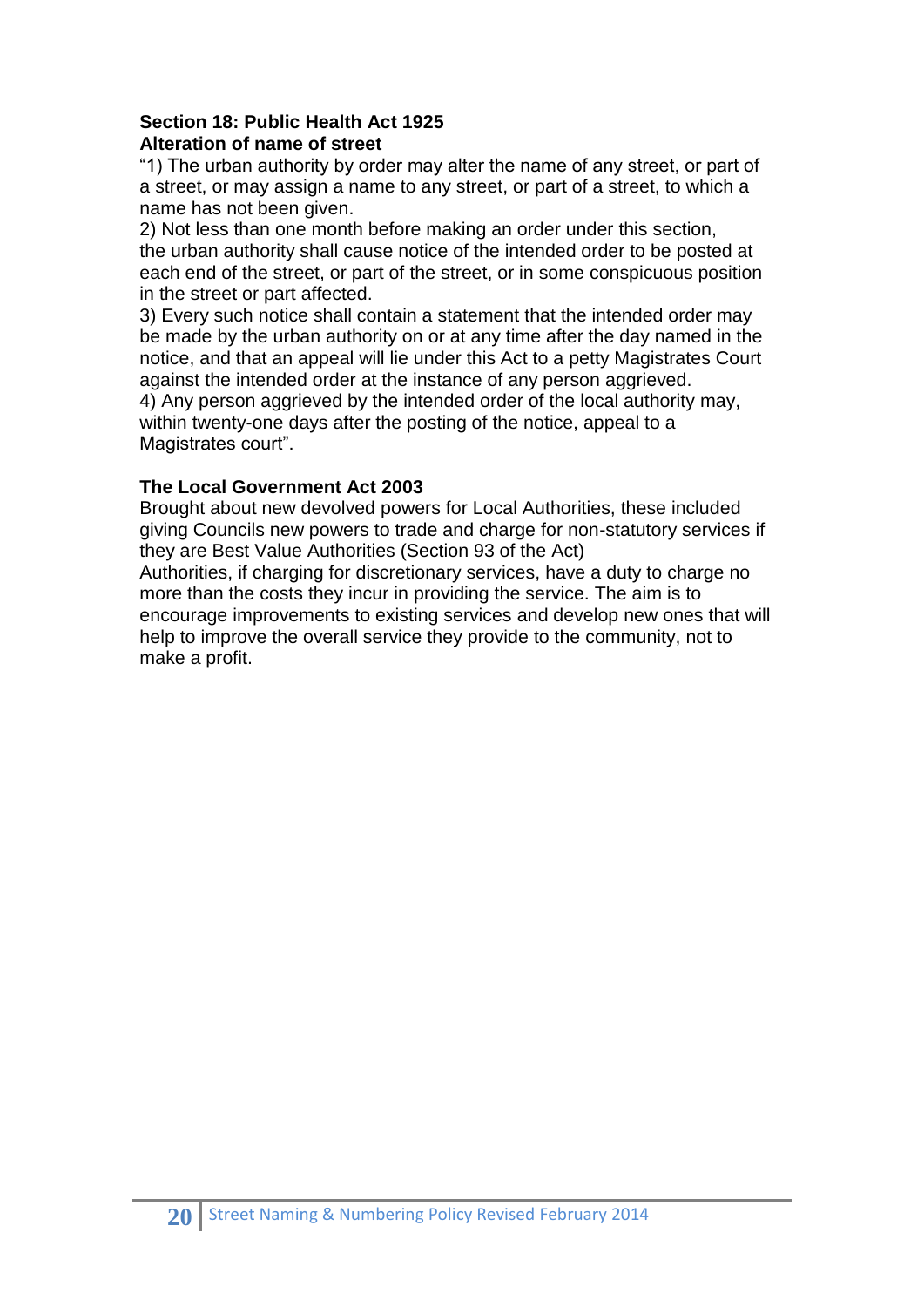## **APPENDIX B:**

Distribution List for Street Naming and Numbering Information

Internal:

City Development Electoral Role Land Charges Local Land and Property Gazetteer Custodian (LLPG) Council Tax

External:

Cambridgeshire Fire & Rescue Ambulance Service Cambridgeshire Police County Council Highways Cambridge Water Valuation Office British Telecom Ordnance Survey Land Registry British Gas Transco Royal Mail Cambridge TXU Energy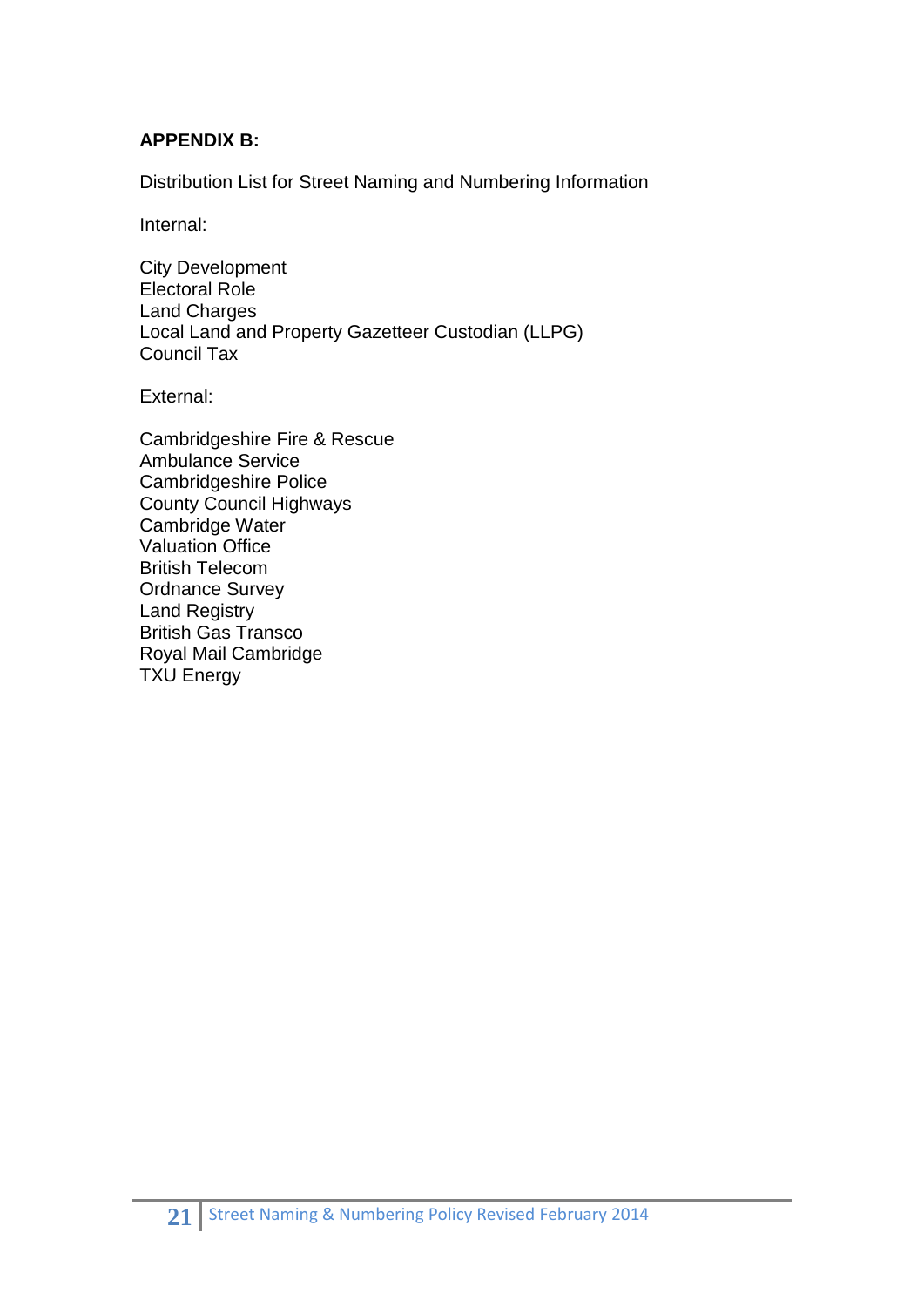**APPENDIX C: Street Naming and Numbering Charges**

Cambridge City Council Street Naming & Numbering Charges

# **From 1st October 2011**

Street Naming and Numbering Charges from 1st October 2011.

The naming and numbering of streets and buildings within Cambridge City is the responsibility of Cambridge City Council. The Council is the only organisation with the authority to name and number new or to amend existing streets and properties within the city.

The purpose of street naming and numbering is to ensure that any new or amended street, building name and /or property numbers are allocated in a logical and consistent manner. The address of a property is becoming a very important issue. Organisations such as the Royal Mail, Emergency Services, delivery companies as well as the general public need an efficient and accurate means of locating and referencing properties. The Royal Mail will **not** allocate a postcode until they receive official notification of new or amended addresses from the Council.

From 1st October 2011, Cambridge City Council will charge for the provision of Street Naming and Numbering.

There are 6 types of charges that apply for the Street Naming and Numbering services;

- Addition/Amendment/Removal of property names (both for residential and commercial properties)
- New development on existing street (numbering of properties only required):
- New development to include naming of new streets (naming of streets and numbering of properties);
- Renumbering of scheme following developers replan of site layout (after the notification of numbering issued);
- Confirmation of official address allocated by Cambridge City Council
- Challenge/request/revision to existing street naming and numbering schemes.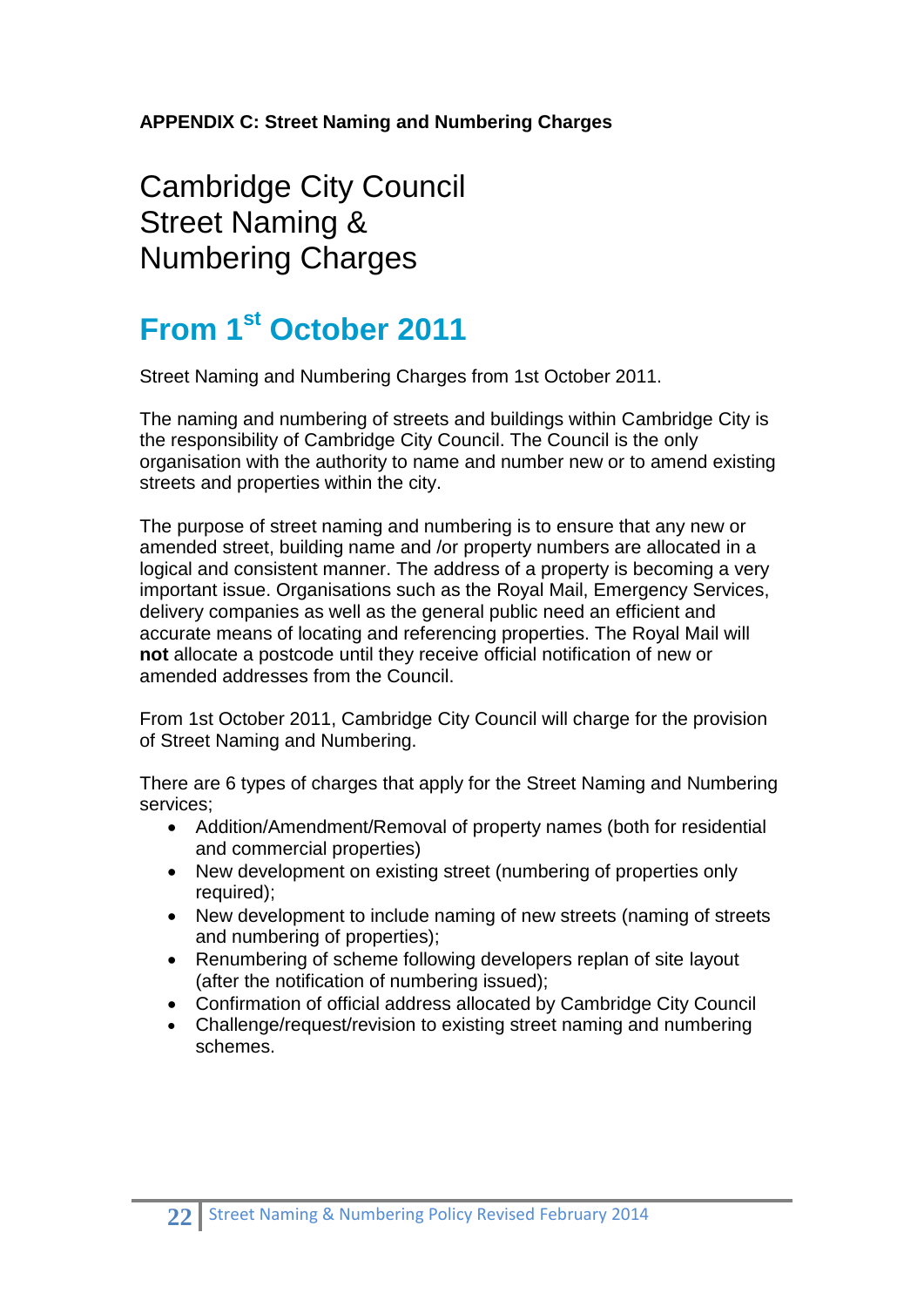| <b>Cambridge City Council</b>                                                |                              |  |
|------------------------------------------------------------------------------|------------------------------|--|
| Schedule of Charges Street Naming and Numbering Service                      |                              |  |
| (October 2011)                                                               |                              |  |
|                                                                              |                              |  |
| <b>Property Name Additions/Amendments</b>                                    |                              |  |
| /Removals                                                                    | £30.00                       |  |
|                                                                              |                              |  |
| <b>Numbering of New Properties</b>                                           |                              |  |
| 1 Property                                                                   | £50.00                       |  |
| $2 - 5$ Properties                                                           | £75.00                       |  |
| 6 - 10 Properties                                                            | £100.00                      |  |
| $11 - 25$ Properties                                                         | £175.00                      |  |
| 26 - 50 Properties                                                           | £250.00                      |  |
| $51 - 100$ Properties                                                        | £400.00                      |  |
| 101+ Properties                                                              | £500.00 plus £10 per plot    |  |
| Division of Properties, same as numbering of new properties (and based       |                              |  |
| on number of properties created including the original) See numbering of new |                              |  |
| properties.                                                                  |                              |  |
| Confirmation of address to solicitors/conveyance's/occupiers or owners       |                              |  |
| £25.00                                                                       |                              |  |
| Renumbering of scheme following development replan (after notification of    |                              |  |
| numbering scheme issued)                                                     | £100.00 plus £10.00 per plot |  |
| Street renaming following request, (price on application)                    |                              |  |
| Issue of address following demolition and reconstruction. £50.00 if address  |                              |  |
| differs from that initially allocated.                                       |                              |  |

These charges are not subject to VAT.